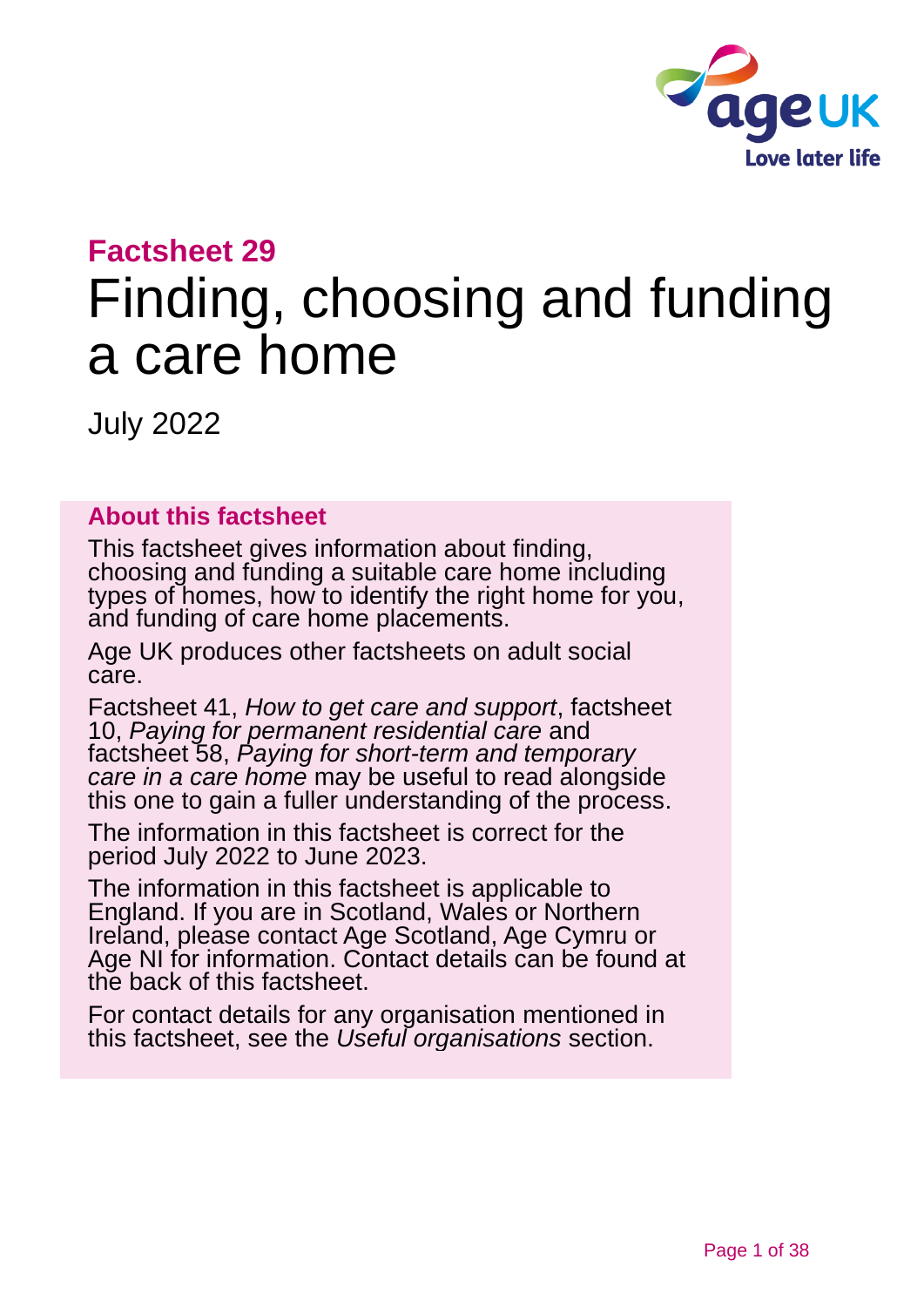# **Contents**

| 1 Sources and terms used in this factsheet                 | 4                 |
|------------------------------------------------------------|-------------------|
| 2 Types of care home                                       | 4                 |
| Making a decision to go into a care home<br>3              | 5                 |
| 4 Am I eligible for help from the local authority?         | 7                 |
| 4.1 Will the local authority pay for my care?              | 8                 |
| 4.2 Self-funders                                           | 10                |
| 5 Finding a care home                                      | 11                |
| 5.1 Visit beforehand                                       | 11                |
| 5.2 Questions to ask when choosing a care home             | $12 \overline{ }$ |
| 6 Your right to choose a care home and location            | 15                |
| <b>7 Financial considerations</b>                          | 16                |
| 7.1 Making arrangements as a self-funder                   | 17                |
| 7.2 Self-funder contracts                                  | 18                |
| 7.3 Moving from self-funding to local authority<br>funding | 20                |
| 7.4 When a local authority makes the arrangement           | 21                |
| 7.5 Top-up                                                 | 22                |
| 7.5.1 If the care home charges a top-up                    | 24                |
| 7.6 Deferred payments                                      | 24                |
| 8 NHS Continuing Healthcare and nursing care               | 25                |
| 8.1 Other NHS services                                     | 26                |
| 9 Short-term and temporary care                            | 27                |
| 10 If your care needs change                               | 27                |
| 11 If you lack mental capacity                             | 28                |
| 12 Out-of-area and cross-border placements                 | 28                |
| 13 The information, advice and advocacy duty               | 29                |
| 13.1 The independent advocacy duty                         | 29                |
| 14 Dealing with problems and complaining                   | 30                |
| 14.1 Abuse and neglect                                     | 31                |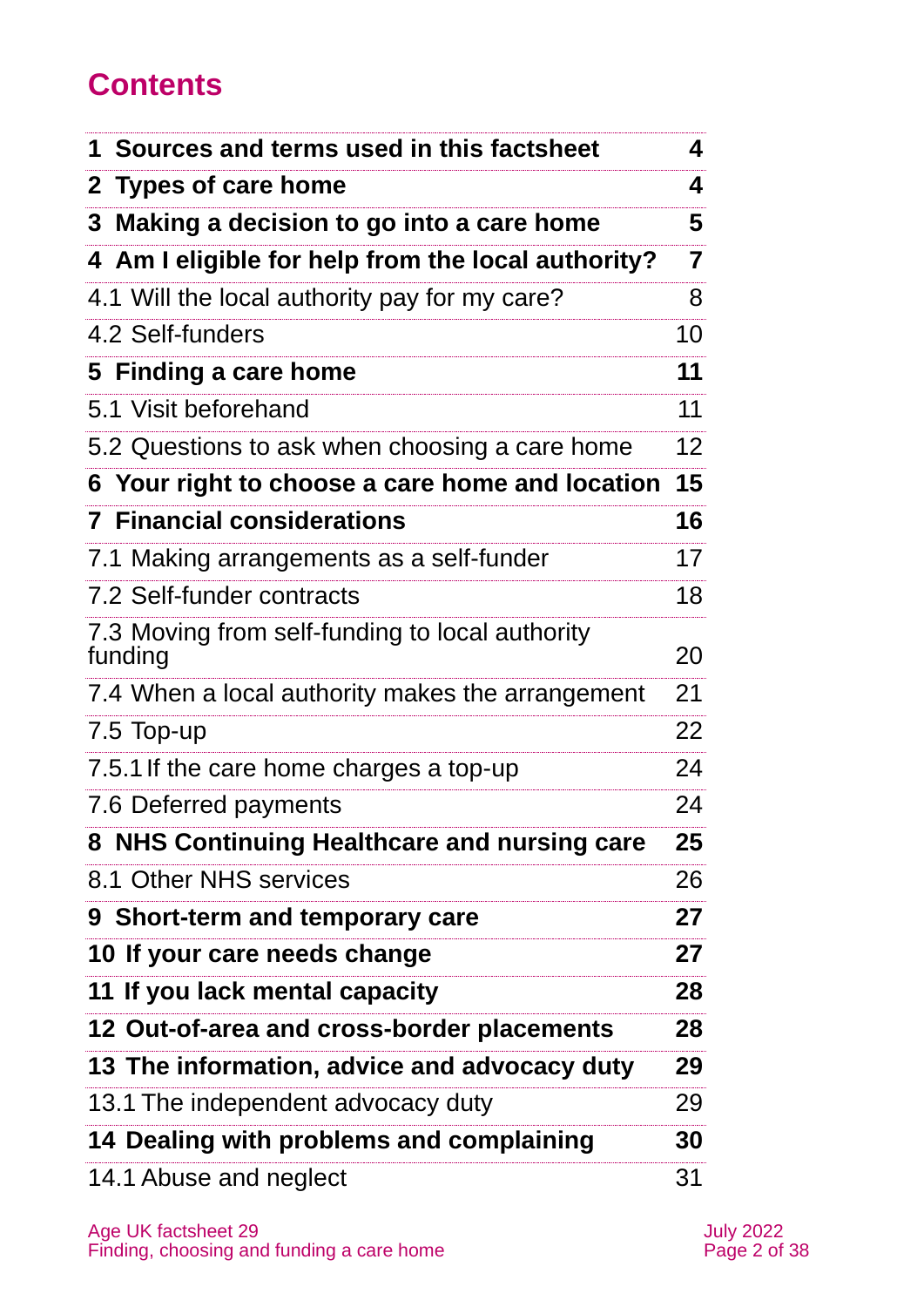| 15 Consumer law protection for self-funders<br>16 The Care Quality Commission and standards 32 |  |
|------------------------------------------------------------------------------------------------|--|
|                                                                                                |  |
| Age UK                                                                                         |  |
| Support our work                                                                               |  |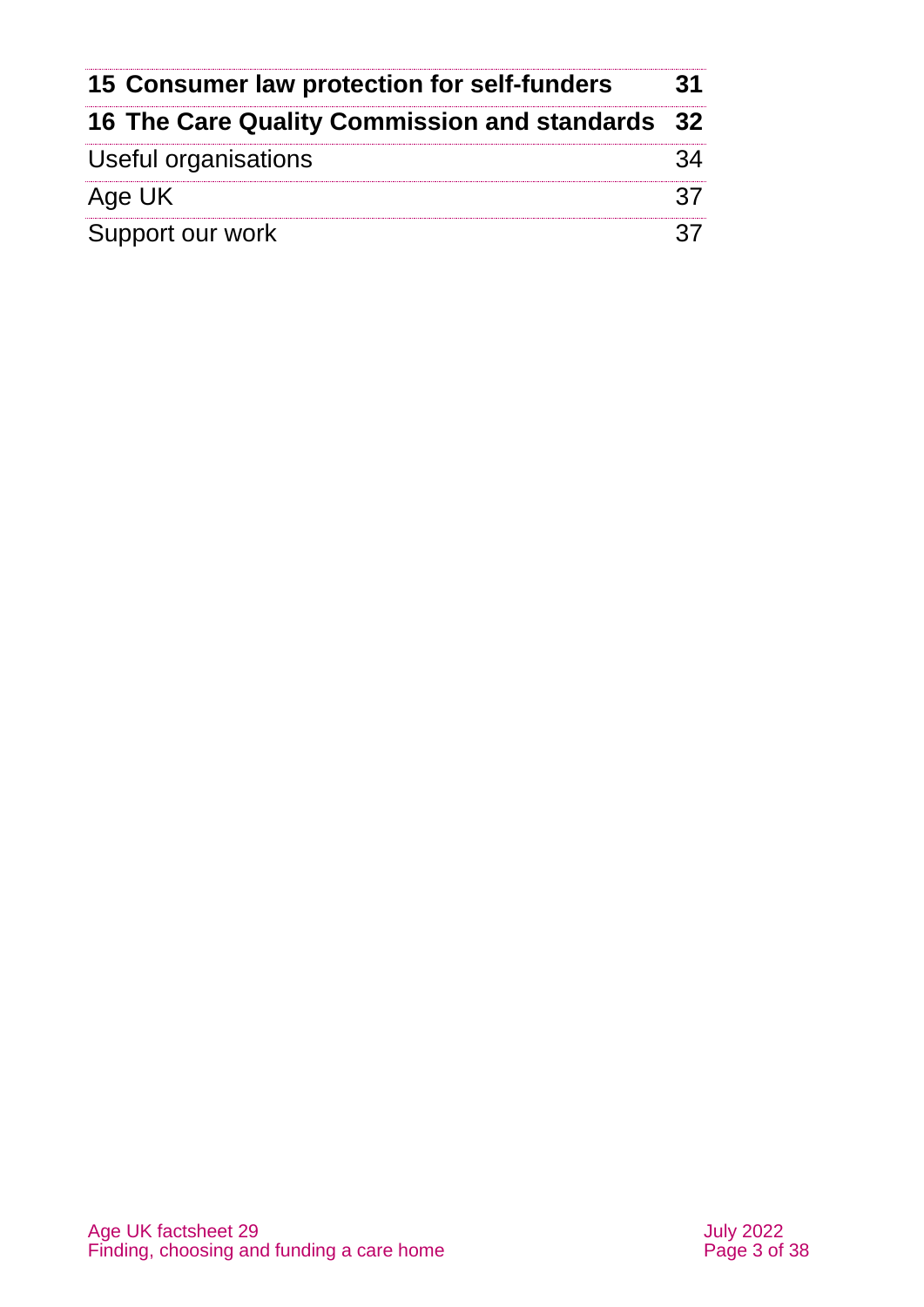### <span id="page-3-0"></span>**1 Sources and terms used in this factsheet**

#### **Care Act 2014, regulations and statutory guidance**

This factsheet is based on the *[Care Act 2014](http://www.legislation.gov.uk/ukpga/2014/23/contents)* (*'the Act'*), its supporting regulations and the *[Care](https://www.gov.uk/government/publications/care-act-statutory-guidance/care-and-support-statutory-guidance) and [Support Statutory Guidance](https://www.gov.uk/government/publications/care-act-statutory-guidance/care-and-support-statutory-guidance)* (*'the guidance'*), introduced in April 2015. They are mentioned in the text and set out in detail how a local authority must administer adult social care.

Relevant regulations include the *[Care and Support](http://www.legislation.gov.uk/uksi/2014/2672/contents/made)  [\(Charging and Assessment of Resources\) Regulations](http://www.legislation.gov.uk/uksi/2014/2672/contents/made)  [2014](http://www.legislation.gov.uk/uksi/2014/2672/contents/made)* (*'the charging regulations*') and the *[Care and](http://www.legislation.gov.uk/uksi/2014/2670/contents/made)  [Support and After-care \(Choice of Accommodation\)](http://www.legislation.gov.uk/uksi/2014/2670/contents/made)  [Regulations 2014](http://www.legislation.gov.uk/uksi/2014/2670/contents/made) ('the choice of accommodation regulations').*

#### **Competition and Markets Authority advice**

The Competition and Markets Authority (CMA), the public body responsible for consumer protection, has produced [advice for care home providers,](https://assets.publishing.service.gov.uk/media/61b09fbde90e070448c520f0/CMA_care_homes_consumer_law_advice_----.pdf) setting out consumer law protections for older people making private, self-funded care home arrangements. Their advice is referred to throughout this factsheet. See [section 15](#page-30-0) for more information.

#### **Local authority**

In this factsheet, reference to a *'local authority'* refers to the adult social services department of the local authority or council. It is also used to describe similar departments within: a county council, a district council for an area in which there is no county council, a London borough council, or the Common Council of the City of London.

### <span id="page-3-1"></span>**2 Types of care home**

This factsheet provides information about:

- care homes, and
- nursing homes.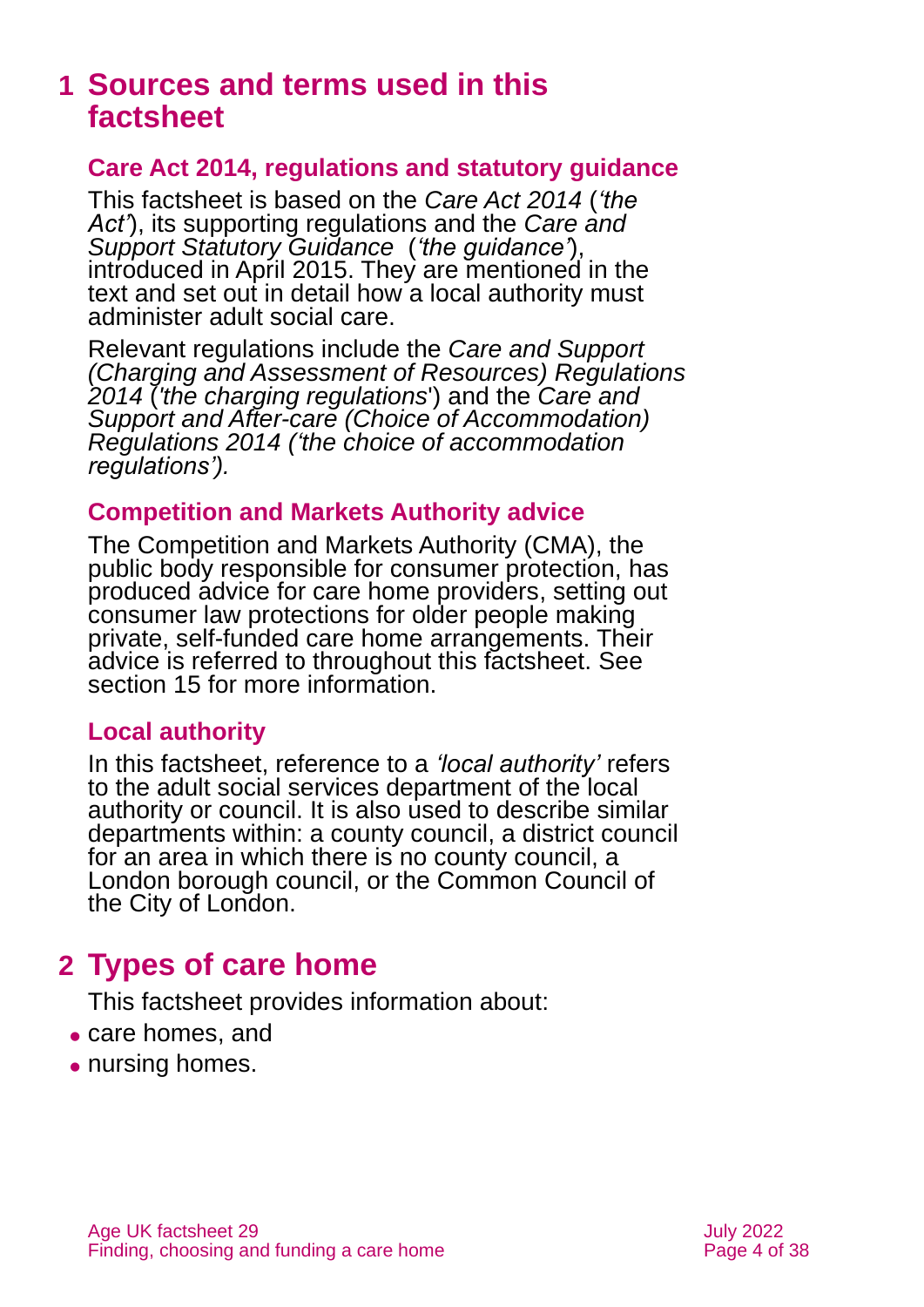These are standard terms used by the Care Quality Commission (CQC). Nursing homes are care homes where a nurse must be present to provide, or supervise, medical-type care alongside personal care provided. Nursing homes must be registered to provide nursing care.

Some care homes have some beds registered as providing accommodation and personal care only, and other beds registered for nursing home-type care i.e. a mixture of provision.

Each type of home can provide various specialisms or services, for example dementia care. A care home providing dementia care services needs a higher staff ratio, which may be reflected in its fees. However, not every person living with dementia needs a specialist home.

The term '*care home*' is used to cover all types in this factsheet.

#### **Ownership of care homes**

Some care homes are run by the local authority. However, they are usually run by private or voluntary sector service providers. Private care homes are run for profit by private organisations and individual proprietors. Voluntary sector homes are not-for-profit and are run by registered charities, religious organisations, and housing associations; sometimes for particular groups of people.

Both types of home can choose who they offer accommodation to. They must ensure their services are suitable for your particular needs.

### <span id="page-4-0"></span>**3 Making a decision to go into a care home**

Before deciding to move into a care home, it is important to be sure this is the best way of meeting your needs. Most people do not require permanent care in a care home. Check if your needs can be met in another way. For example, could your home be adapted, or could you have a daily package of care and support at home? There are other accommodation options such as sheltered or shared lives housing.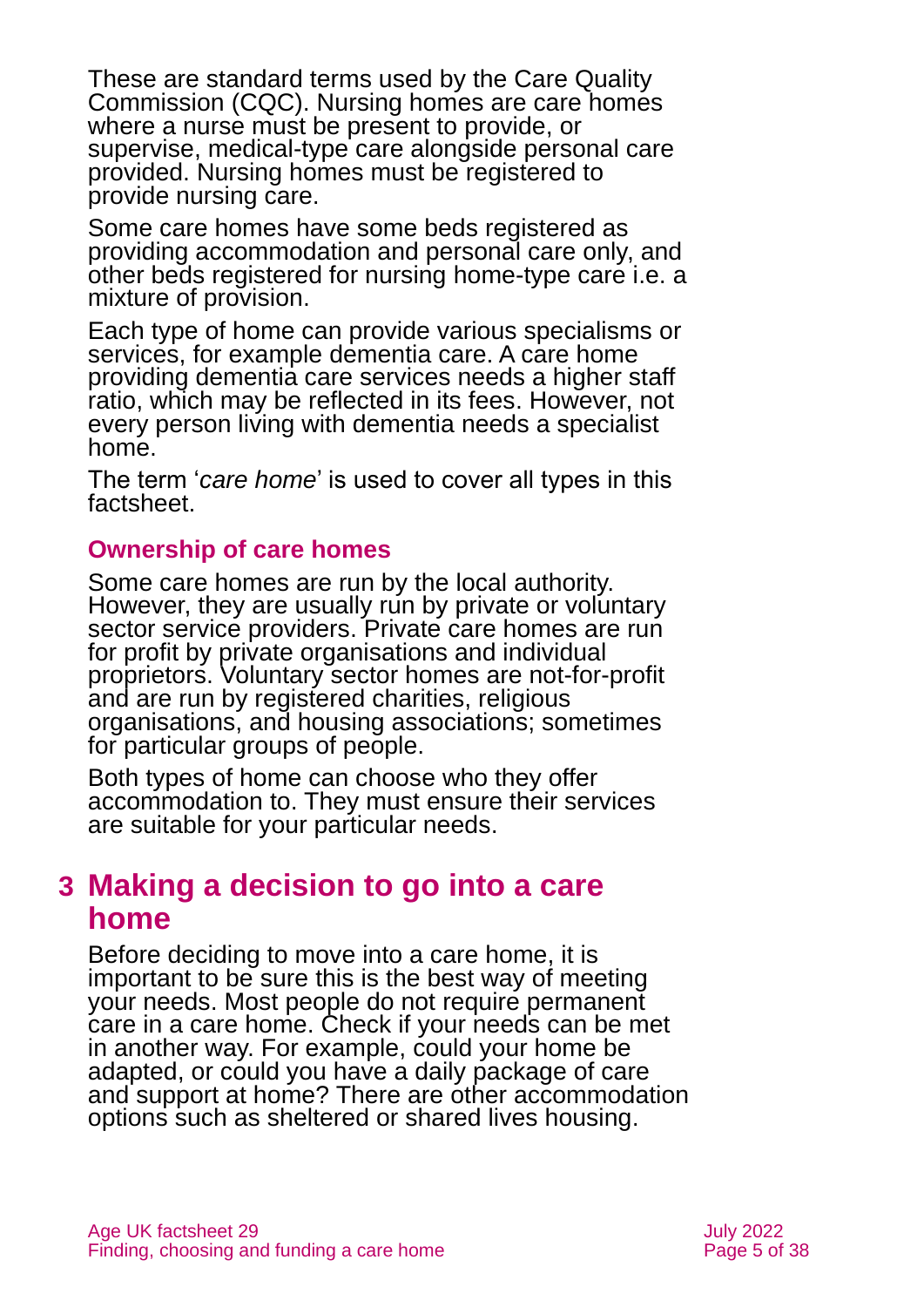If you decide moving to a care home is the most suitable option, you may be anxious and experience feelings of loss of independence. However, a move could give you an opportunity to focus more fully on your wellbeing and social relationships, and reduce the strain of independently managing your care and health needs.

### **Sheltered or shared lives housing**

If you cannot stay in your own home, you might consider sheltered (warden assisted) or extra-care sheltered housing as an alternative to entering a care home. Sheltered housing may be available to rent from the local authority or a housing association. Often, a person sells their home, buys sheltered accommodation, and uses any excess funds released to pay on-going monthly service-charge fees.

This type of accommodation is suitable if you do not need the level of support offered in a care home. You or the local authority can arrange a package of personal care from a home care agency or personal assistant in this type of accommodation. Extra care accommodation has flexible home care provision on site as part of the basic fee structure.

The main benefit is independence in your own accommodation, with the added security of ownership or a tenancy. It is usually a one or two bed flat, with warden assistance when required, for example via an intercom system. There are usually a range of other communal facilities on-site.

A shared lives scheme is where you move in with or regularly visit a carer. You enter a '*shared lives agreement*' with the person providing the service. This can be directly provided by a local authority or externally provided. For more information, see factsheet 2, *[Buying retirement housing](https://www.ageuk.org.uk/globalassets/age-uk/documents/factsheets/fs2_buying_retirement_housing_fcs.pdf?dtrk=true)* and factsheet 64, *[Specialist housing for older people](https://www.ageuk.org.uk/globalassets/age-uk/documents/factsheets/fs64_specialist_housing_for_older_people_fcs.pdf?dtrk=true)*.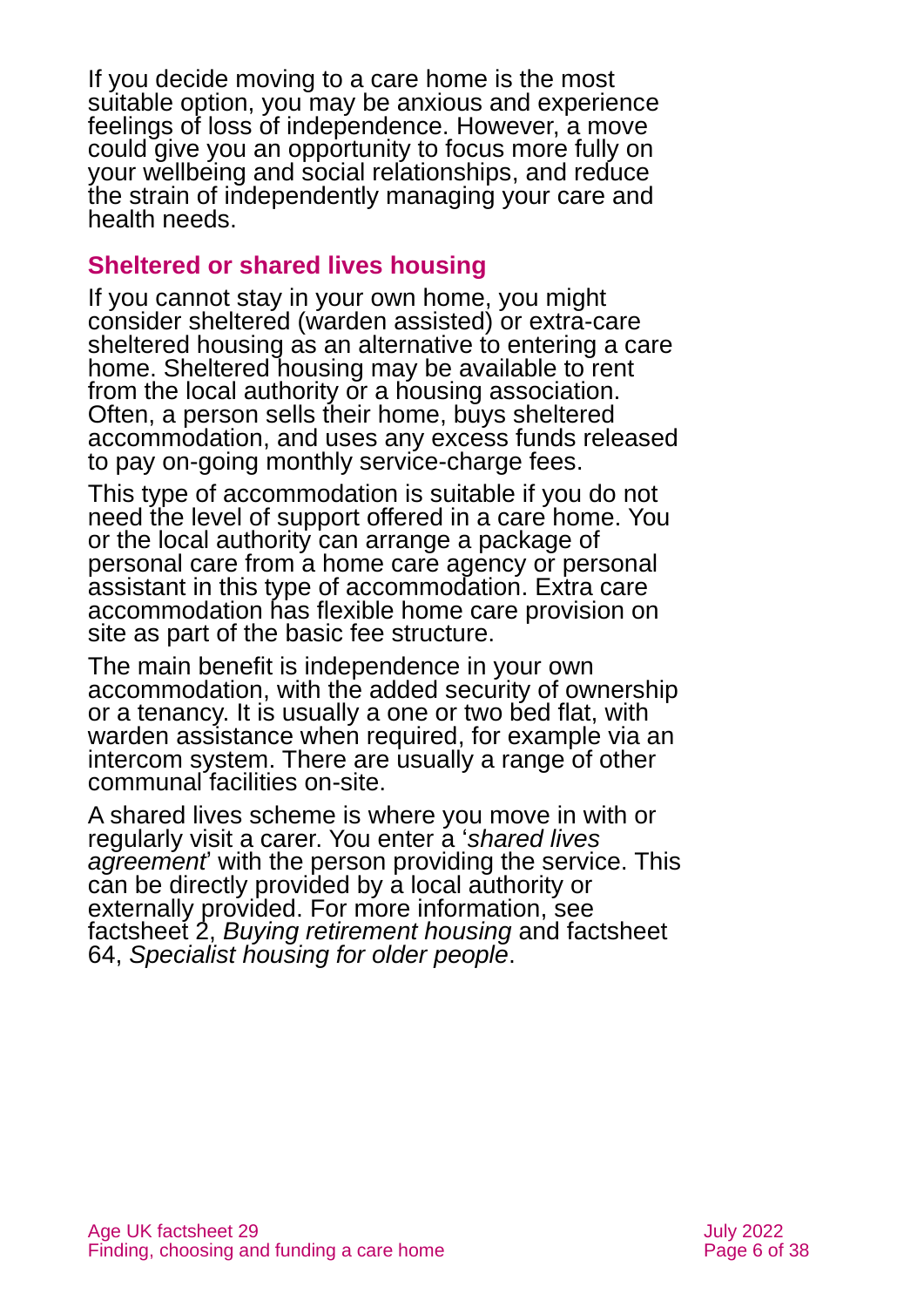### <span id="page-6-0"></span>**4 Am I eligible for help from the local authority?**

#### **Assessment**

A needs assessment is the first stage in getting help with care and support from the local authority. The local authority must carry out a needs assessment if it appears you may have needs for care and support, regardless of your financial position, if you request this.

An assessment can be useful even if you must pay the full fees yourself ('self-funding'). The local authority has a duty to provide information and advice to help you to make informed choices at an early stage.

In the assessment, the local authority must look at:

- what your care needs are
- the outcomes you want to achieve in your day-to-day life
- the impact of needs for care and support on your overall wellbeing.

They must assess how care and support could assist you. If you have a carer, an assessment must consider your needs regardless of their contribution.

### **Eligibility for local authority care and support**

The local authority uses the assessment to work out whether your needs meet the eligibility criteria for care and support. You have eligible needs if difficulties experienced in achieving two or more *'outcomes'* listed below result in a *'significant impact'* on your *'wellbeing'*.

This may involve your physical, mental and emotional wellbeing, control over your day-to-day life including personal care and practical tasks, the suitability of your living accommodation, and various other elements listed in the Act.

### **Outcomes**

- ⚫ managing and maintaining nutrition
- maintaining personal hygiene
- managing toilet needs
- being appropriately clothed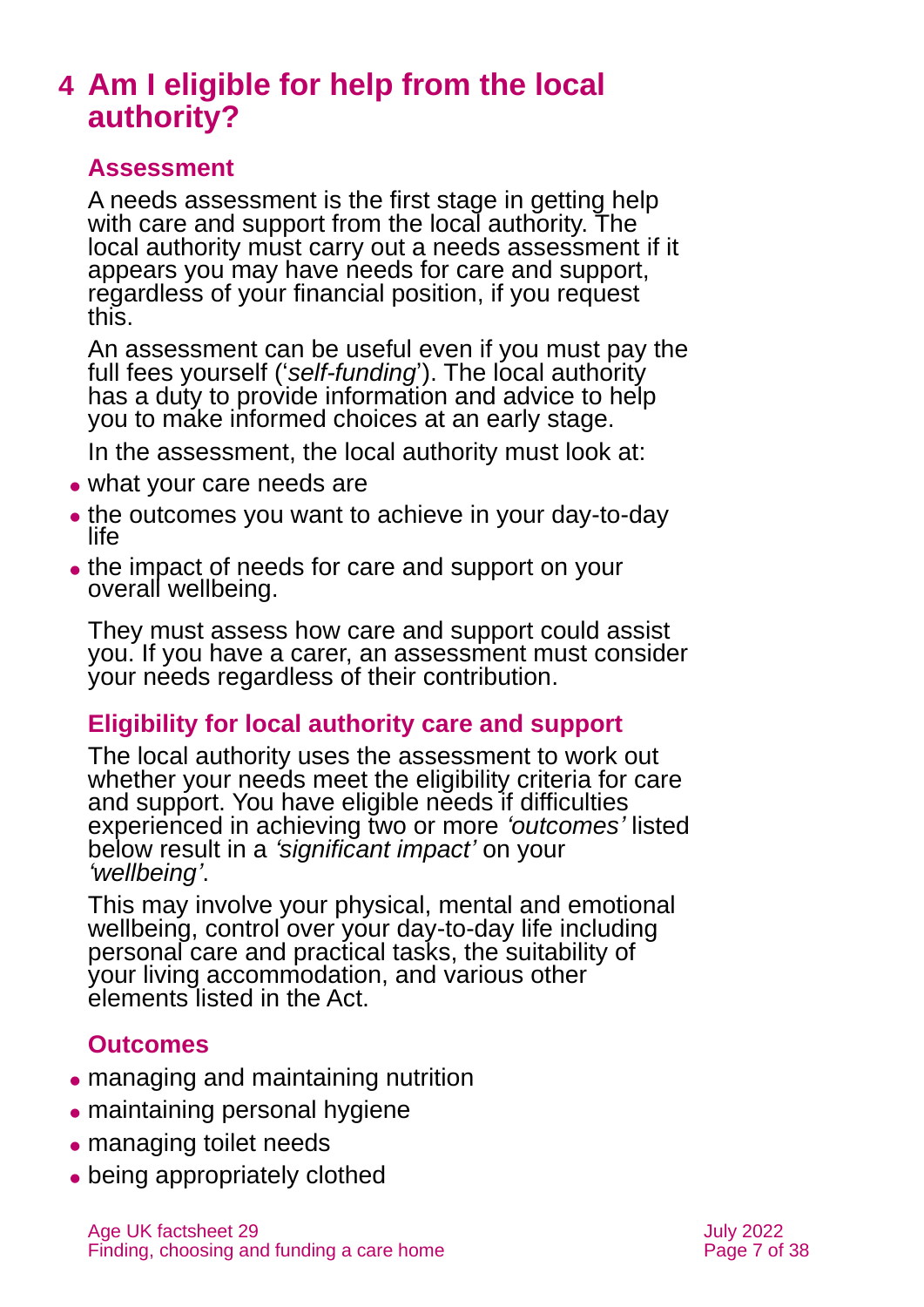- being able to make use of your home safely
- ⚫ maintaining a habitable home environment
- ⚫ developing and maintaining family or other personal relationships
- ⚫ accessing and engaging in work, training, education or volunteering
- ⚫ making use of necessary facilities or services in the local community including public transport, and recreational facilities or services
- ⚫ carrying out any caring responsibilities you have for a child.

### **4.1 Will the local authority pay for my care?**

If a need for a care home is identified and agreed with you, the local authority carry out a financial assessment looking at your income and capital, to see if you are entitled to help with paying fees.

You are not entitled to help with care fees if you have more than £23,250 in capital, or an income high enough to meet the necessary care costs.

### **Personal budget**

If the local authority do arrange your care, they set a **personal budget**. This is the overall cost of meeting your needs, the financially assessed amount you must contribute, and any outstanding amount they pay.

They **must** show there is **at least one suitable care home** available at your personal budget level. The guidance states the authority '*should ensure that there is more than one of those options'* available to you.

You can **choose to enter a more expensive care home,** but this may require a third-party top-up payment. A top-up must not be requested unless you choose to enter a care home more expensive than is necessary to meet your needs.

If there are **no suitable places** available at the personal budget level, the local authority must arrange a placement in a more expensive home and increase your personal budget to meet the extra cost and must not charge a top-up.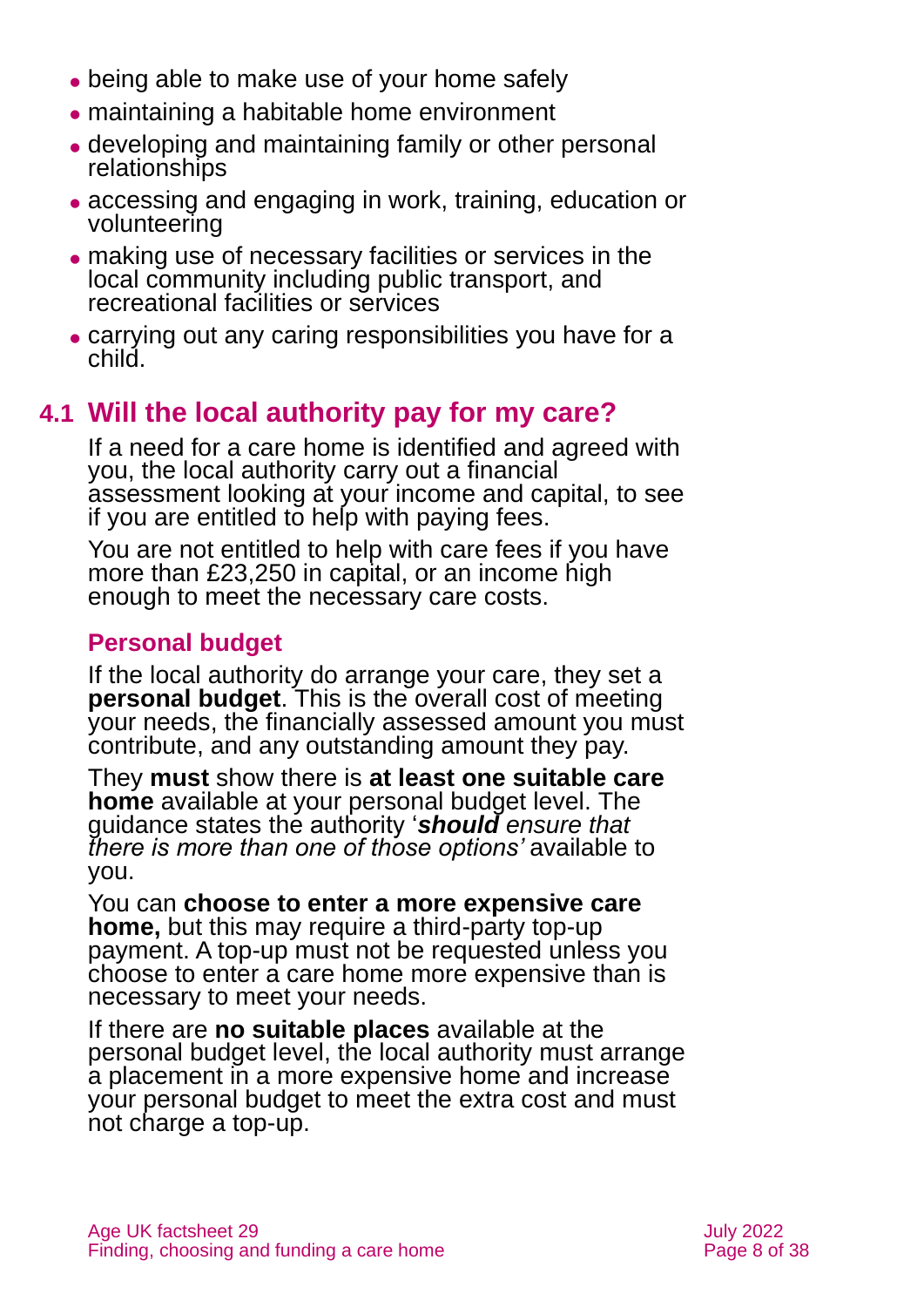A **personal budget may be set at a higher amount** due to the particular nature of your needs, for example, a special diet that can only be met in a specific setting, or facilities for cultural or medical reasons.

**Social and psychological wellbeing needs must be considered** in terms of location. For example, if your spouse or partner has difficulty travelling to visit you and regular visits are vital to your wellbeing, it may need to ensure your personal budget reflects the cost of care homes closer to them.

The local authority must **ensure the personal budget calculation is transparent and timely and sufficient** to meet your eligible needs. It must consider the actual cost of good quality care to ensure it genuinely reflects local market conditions. If meeting your needs requires a placement outside of the local authority's area, outof-area costs must be reflected in your personal budget.

It **should not set arbitrary amounts or ceilings** for particular types of accommodation that do not reflect a fair cost of care. It must be adequately flexible in offering accommodation, and not have a '*one size fits all*' approach.

**If the local authority assist with funding, they arrange the care home placement and contract** on your behalf. You still have certain choices of accommodation rights. You should be involved in the care and support planning and decisions about where you want to live.

### **Availability of accommodation**

You should not have to wait for your assessed needs to be met. If your preferred care home does not have current vacancies, the local authority should put you on a waiting list for your preferred home and make arrangements to meet your needs in the interim.

Interim arrangements should be in a setting suitable to meet assessed needs, such as another care home or in your own home with an enhanced care package. If you are a hospital in-patient, staying in hospital may not be considered a suitable setting once you are assessed as being ready for discharge.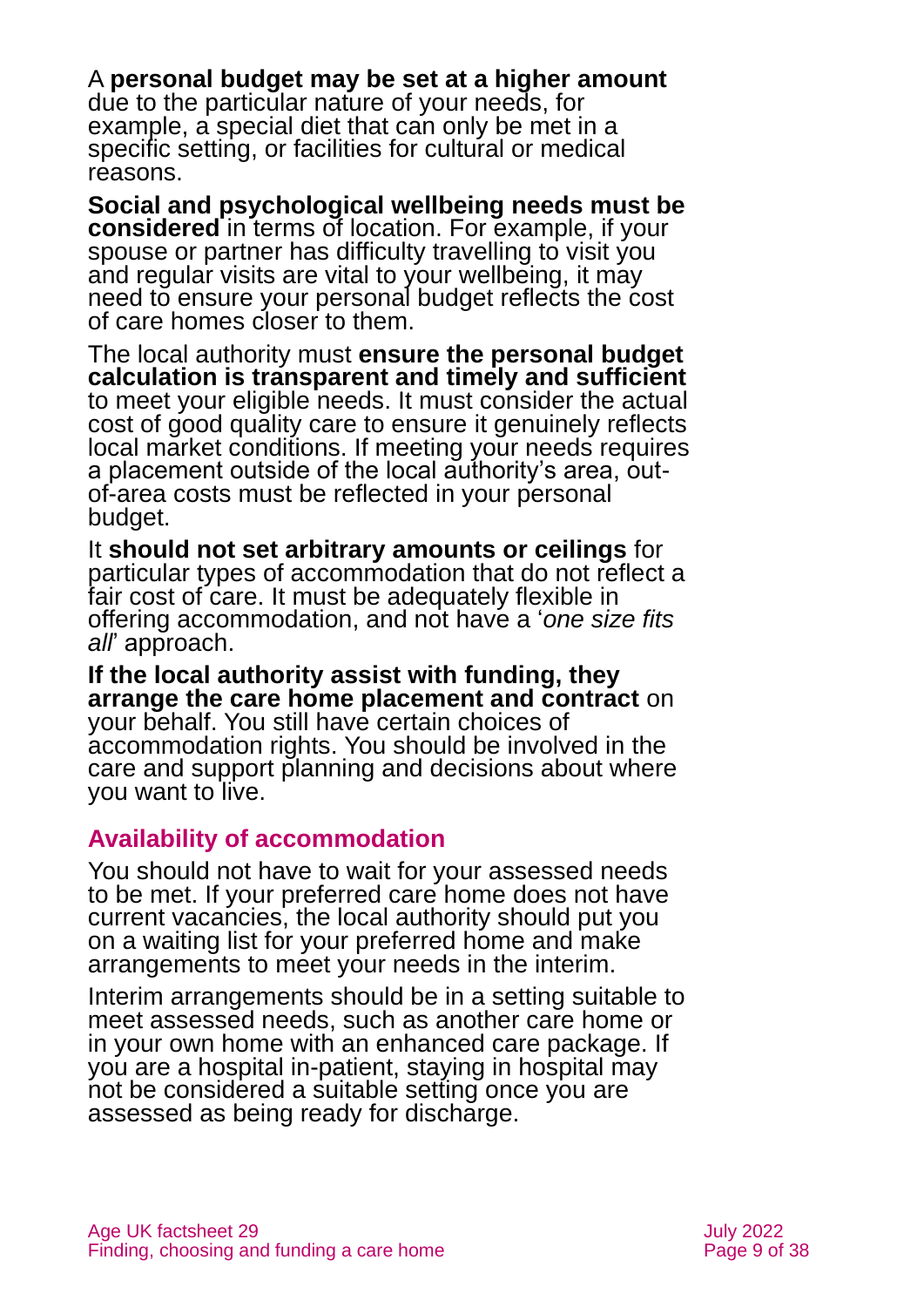The local authority should explain how the waiting list works and inform you of progress. If an interim arrangement continues beyond 12 weeks, the local authority should consider whether you need to be reassessed to ensure your interim and preferred accommodation are still suitable to meet your needs.

You should be asked if you want to wait for your preferred accommodation or stay in interim accommodation. If you are in interim accommodation and then choose to stay there on a long-term basis, the local authority can only seek a top-up payment if the home costs more than the amount in your personal budget.

### **4.2 Self-funders**

You must '*self-fund*' your care home place if your capital, for example savings, exceeds the upper limit of £23,250 when the local authority carries out a financial assessment. You will also be a self-funder if you have sufficient income to cover the full cost of your care.

If you are unable to arrange your care home place because you lack mental capacity and have no one able to help you, the local authority must arrange the place for you, even if you are not entitled to funding assistance.

You can ask a local authority to arrange a care home place for you otherwise, but they do not have to agree to this. If the local authority agrees to arrange your care, the guidance states they may enter into a contract with a preferred provider or may broker the contract on your behalf.

If the local authority arranges and manages the contract with the care home, they should ensure there are clear arrangements as to how costs will be met.

If the value of your former home is included in the financial assessment, it must be disregarded for the first 12 weeks after you become a permanent care home resident. As such, you may only become a selffunder after 12 weeks, subject to your other assets and income.

Whether assisting you or not, they should provide information and advice to enable you to make an informed decision about how to proceed.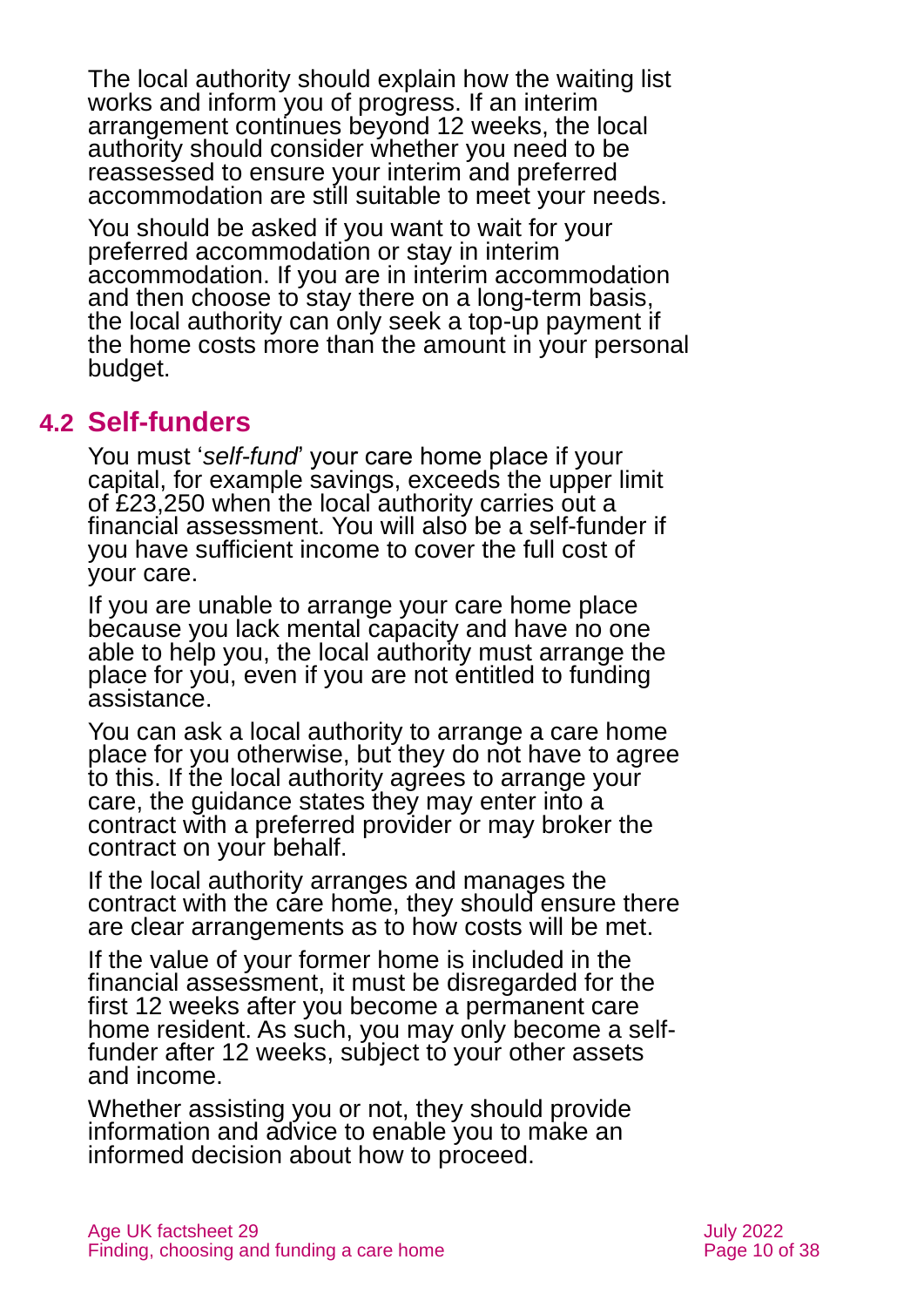# <span id="page-10-0"></span>**5 Finding a care home**

You may know the care home you want to live in, perhaps through personal experience or a recommendation. If you do not have a home in mind and are not sure of how to find one, the following may help:

- ⚫ the CQC has details of registered care homes and the latest inspection reports and ratings on their website
- ⚫ the local authority should be able to provide a list of local homes and you can ask them questions
- some charities and placement agencies help you find homes, especially if you wish to find a place quickly or live some distance away.
- ⚫ the website [www.housingcare.org,](http://www.housingcare.org/index.aspx) provided by the Elderly Accommodation Counsel, enables you to search for care homes in a given geographical area.

Always check the '*About us*' section of the care home's website to see who they may be tied to or owned by.

### **5.1 Visit beforehand**

It can be tempting to accept the first vacancy that arises, particularly if there is a shortage of local care home places. It is worth taking time to find the right home. If possible, consider and compare more than one home.

Try to visit the home to look around and talk to the staff and person in charge. Some homes may invite you to spend the day at the home or to visit to share a meal – ask if this is possible.

A CQC inspection looks at whether a home is well-led, safe, caring, effective and responsive to a person's needs, and gives these ratings. These are the kind of questions you should have in your mind when considering whether a care home is suitable for you.

Talk to existing residents and see what they are doing. Are they involved in activities and the running of the home? Is there a homely, warm, and busy environment? Do staff members seem interested and caring? Are residents treated well and given choices about daily activities in the home? You might ask about things such as staff ratios, staff training, management of the unit, and medication management.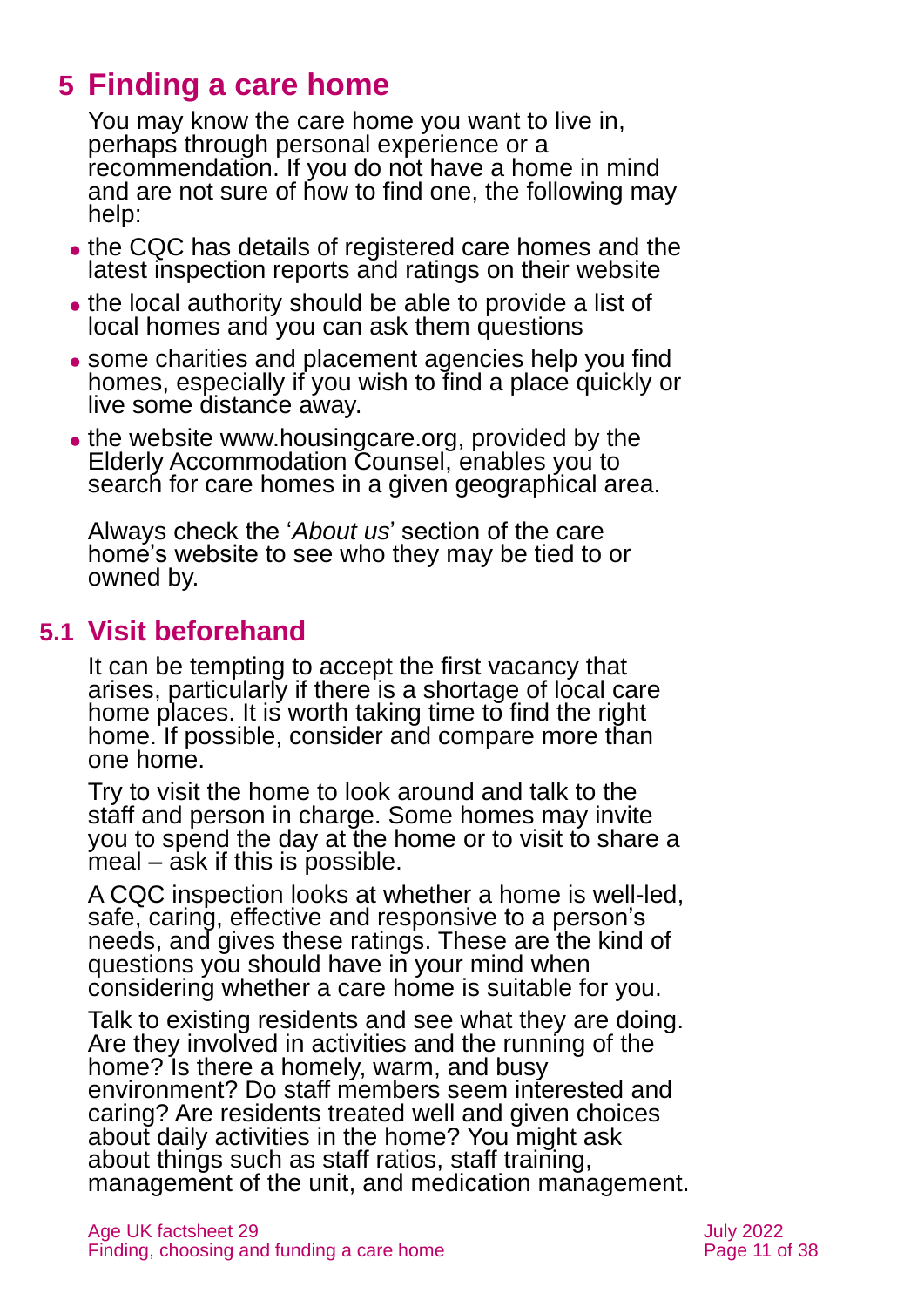Make sure the reality of the care home matches the website or brochure it has produced. Check you know about all charges, including for extra services or unforeseen events such as short absences.

If you have difficulty travelling to visit a home, ask a local [Age UK](http://www.ageuk.org.uk/) or [Citizens Advice](#page-33-1) for details of transport schemes.

#### **Your needs assessment can help you plan**

If you have a local authority needs assessment, this should identify the personal, practical, and other assistance you may need, together with any specialist equipment, for example a mobile hoist for transfers to and from a bed or chair.

Ask the care home if they can meet these needs. They must check to ensure they are properly set up and staffed to meet your type of needs before accepting you. Aim to collect the fullest possible information on a prospective home and then make your decision.

#### **Information care homes must provide**

A care home must provide certain information up-front to enable you to make an informed decision, in line with the CMA advice. This must include, for example, the care needs the home caters for, facilities and services offered, an indication of weekly fees and any upfront payments required. It must also display its most recent CQC inspection rating.

### **5.2 Questions to ask when choosing a care home**

Everyone has different views about what makes a good care home and each person's needs are different. Questions to consider include:

- ⚫ Does the home encourage you to do as much as possible yourself and to make choices about as many aspects of your daily life as you can?
- Can you bring personal possessions pictures, plants, furniture?
- Can the home meet your communication needs for example, a language other than English, sign language, or large print?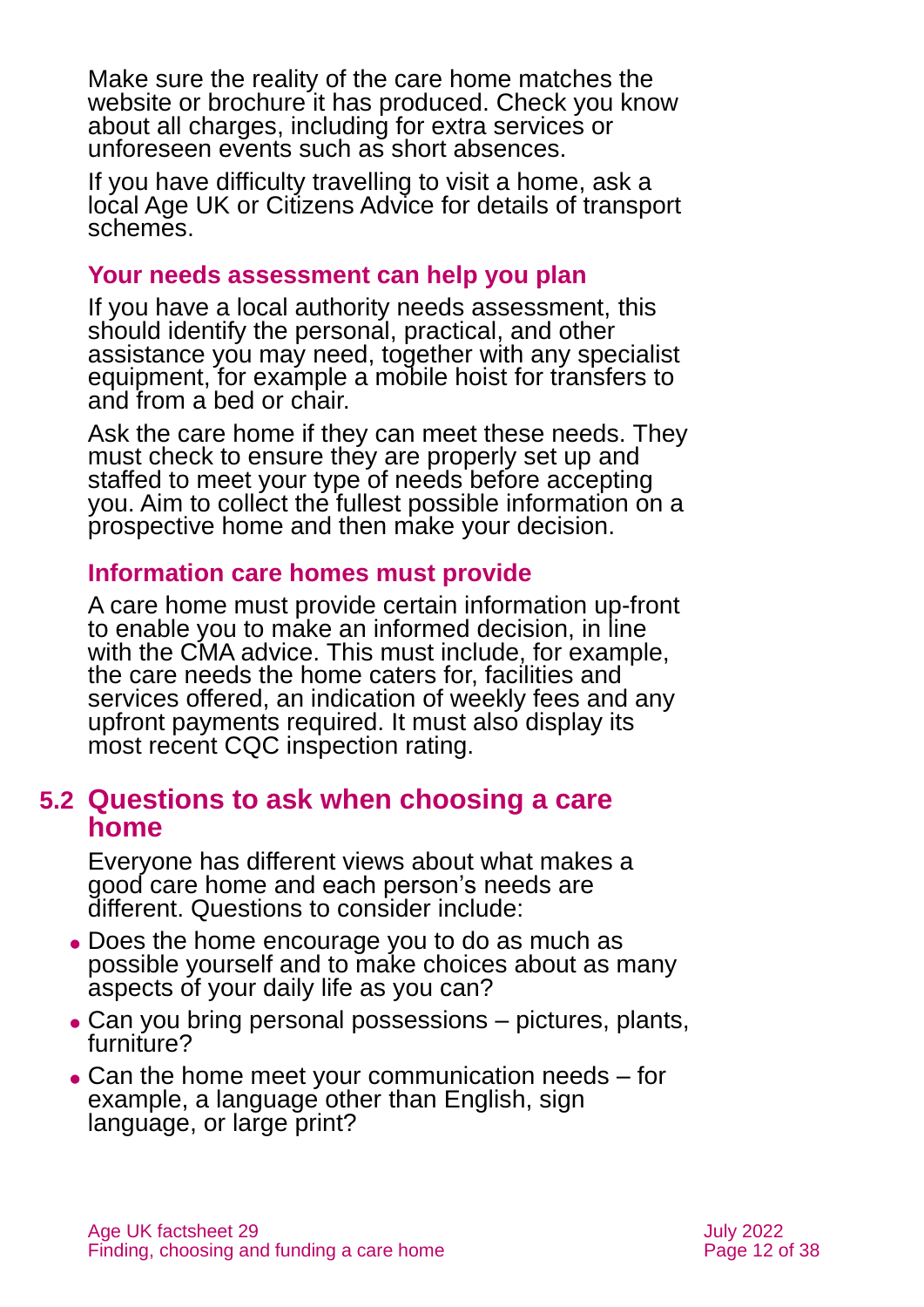- ⚫ If you identify as LGBTQ+, are you comfortable that the home can adequately and respectfully accommodate you?
- ⚫ Do you choose what and when to eat? How are special diets catered for? Can you eat privately with guests from time to time? Can you prepare food and drinks yourself?
- Are you free to see visitors when and where you choose? Can visitors stay overnight at the home if they have travelled long distances?
- Can you use a telephone in privacy, for incoming and outgoing calls?
- ⚫ Do you get up and go to bed when you choose? If not, do you consider the arrangements to be reasonable?
- ⚫ What provisions does the home make for outings to the shops, the theatre, place of worship, or entertainment?
- Is there a weekly activities plan designed around residents' needs and wishes, and is it proactively provided?
- ⚫ Is there more than one living room, so there is a quiet room as well as one with a television?
- ⚫ Are there books, newspapers available? Can you visit the library, or does a mobile library come?
- ⚫ Do the managers of the home ask about how you would like to handle money or medicines?
- ⚫ How does the home ensure valuable items are kept secure?
- ⚫ Do you have your own GP?
- How will the home let your family or friends know if you are taken ill?
- Is there a residents' committee?
- ⚫ Does the home encourage you to say how you feel about living there, and provide written information about how to discuss a problem or make a complaint?
- ⚫ Are toilets available in all parts of the home, fully equipped with handrails and other helpful equipment?
- ⚫ Can wheelchairs go everywhere within the home and easily in and out? Is there a lift?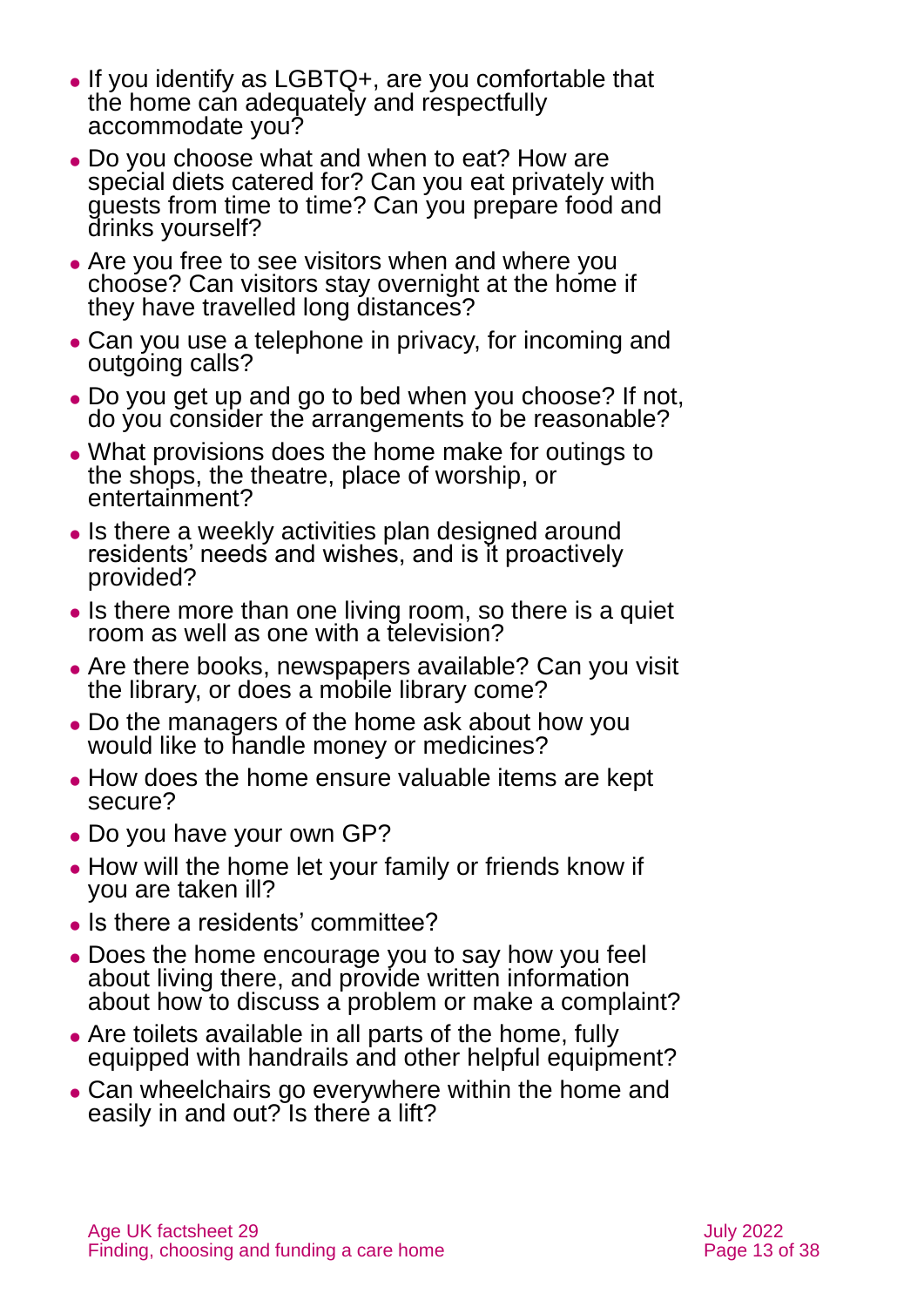- ⚫ If you need help bathing, does the home have suitable facilities? Who helps with bathing, and can you choose how often to bath or shower?
- Do you have to pay extra for toiletries?
- Are there areas for smoking and non-smoking?
- What happens if you require more or less care than currently? Might you have to leave?
- ⚫ What arrangements are made for funerals, including payment?
- Can you help in the ordinary activities of the home cleaning, cooking, gardening etc?
- Are you allowed to bring pets to the home?
- ⚫ What arrangements are there if you need services like an optician or dentist?
- ⚫ Can staff be made available to take you out for essential medical or other visits? If so, do they charge for this service?

### **Trial periods in care homes**

You may be able to arrange a move on a trial basis before you or your representatives make a final decision about whether to stay. The local authority may arrange a trial period if helping to arrange your care. This gives you the chance to see whether moving to a particular care home is the right choice for you.

Any steps to sell or terminate a tenancy on your existing accommodation should be delayed until it is agreed that your move is permanent. If you are a homeowner and your home is included in the financial assessment, the value should not be taken into account until 12 weeks after it is confirmed that your care home placement is permanent.

### **Will you have to share a room?**

You might be concerned at the possibility of having to share a room with someone else. Previously, CQC standards said residents should only share rooms where they made a choice to do so. This point is not explicitly made in current CQC *[Fundamental](http://www.cqc.org.uk/what-we-do/how-we-do-our-job/fundamental-standards)  [Standards](http://www.cqc.org.uk/what-we-do/how-we-do-our-job/fundamental-standards)*.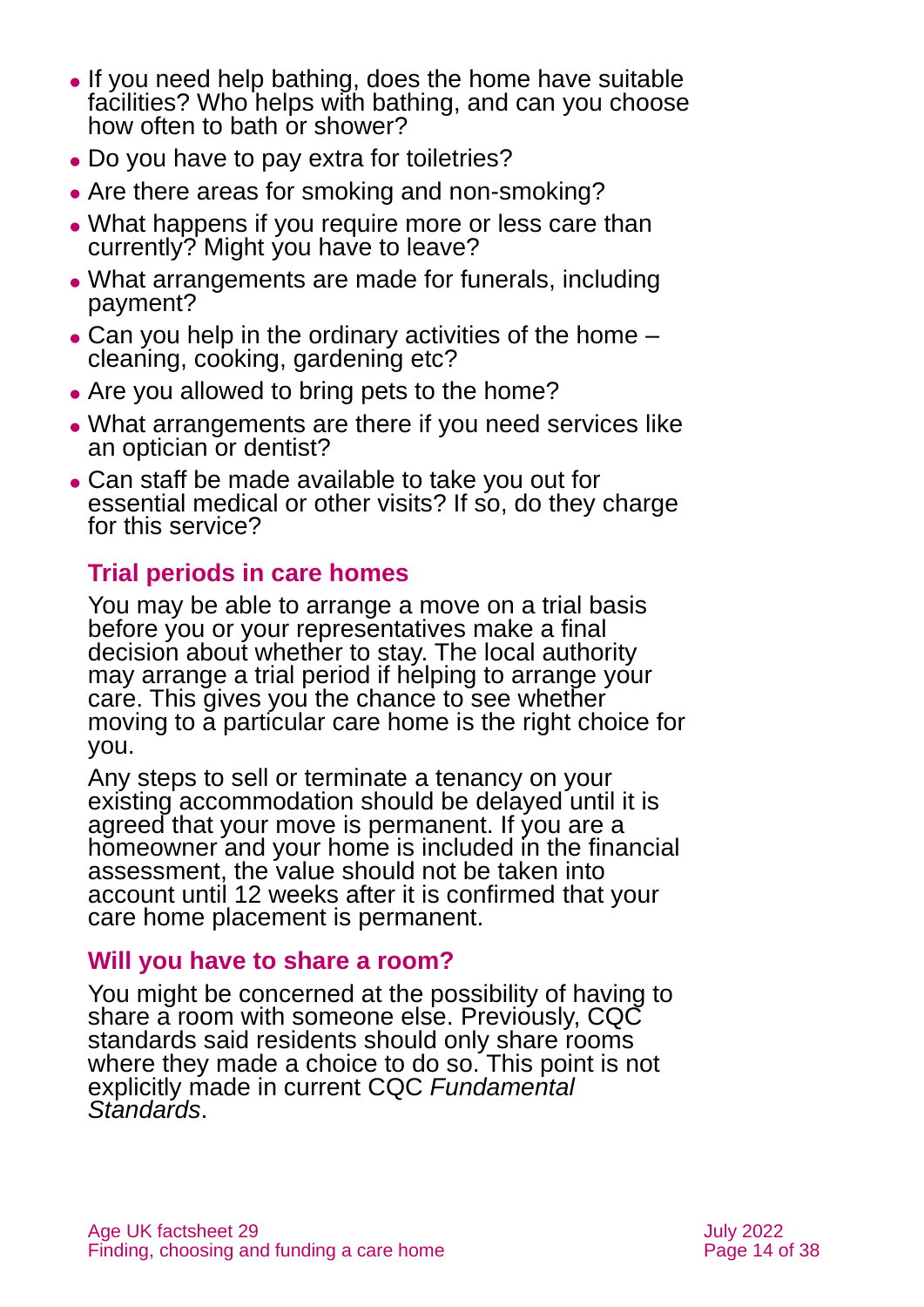However, regulations require all care homes residents to be treated with dignity and respect. This includes ensuring your privacy, autonomy, and independence. Age UK has been advised by the CQC that their view is you should not be forced to share rooms.

If you have a local authority needs assessment, the appropriateness of a single room should be considered as part of the assessment. Your right to home and private life under Article 8 of the *Human Rights Act 1998* should apply to their recommendations. Local authorities cannot apply blanket policies of putting everyone in shared rooms, seek advice if this affects you.

### <span id="page-14-0"></span>**6 Your right to choose a care home and location**

If the local authority is paying some or all of the cost of your care, you should be told about your right to choose your care home and its location, subject to certain conditions. This is based on the choice of accommodation regulations.

If you express a preference for a particular home and specified conditions are met, the local authority must provide, or arrange for, the provision of your preferred accommodation.

If your preferred home costs more than the amount specified in your personal budget, the extra costs must be met by through a '*top-up*', usually paid by a third party. See [section 7.5](#page-21-0) for more information about topup payments.

This right applies to care homes, as well as supported living and shared lives accommodation.

### **Conditions for approval**

Once assessed as requiring a care home, you have a right to choose between different providers of that type of home, provided the home is:

- ⚫ of the same type as specified in your care and support plan
- suitable for your assessed needs
- available, and
- ⚫ willing to enter into a contract with the local authority, on the local authority's terms and conditions.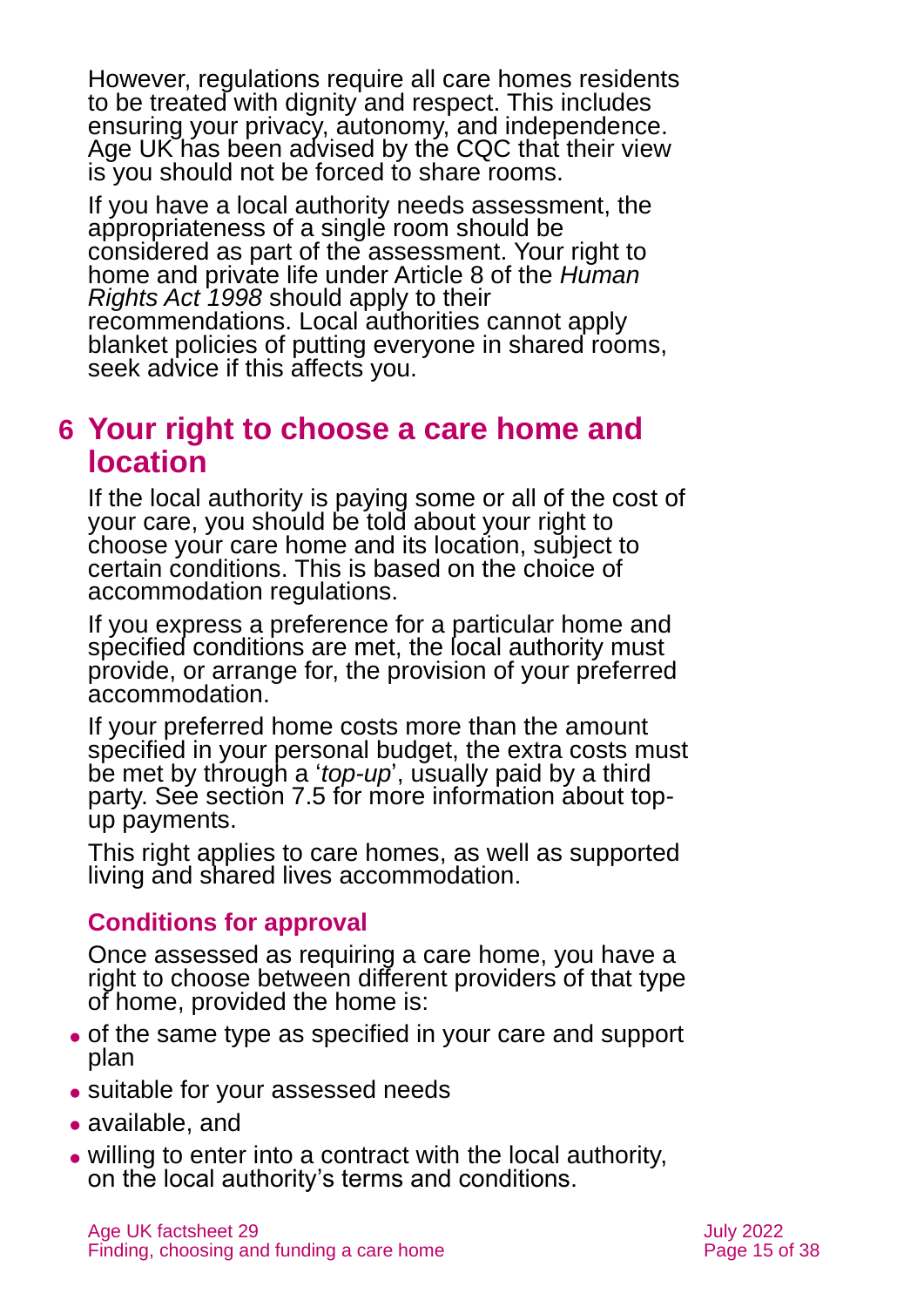Your choice must not be limited to settings or individual providers which the local authority already operates in, or contracts with, or those within their geographical boundary.

#### **Out of area placement**

If you choose a place outside a local authority area, they must arrange your preferred accommodation, subject to meeting these conditions. They should consider the cost of care in that area when setting your personal budget and remain responsible for your care once you move to the new area.

#### **Written reasons for refusal**

If the local authority refuse to, or is unable to, arrange a place in your preferred accommodation, they must provide written reasons.

### **These rights do not apply to the NHS**

If placed by the NHS, for example under NHS Continuing Healthcare, you do not have the same choice of accommodation rights that apply when the local authority makes the arrangements. NHS staff have a duty to discuss your views with you or your representatives and take these into account when making arrangements.

For more information see factsheet 20, *[NHS](https://www.ageuk.org.uk/globalassets/age-uk/documents/factsheets/fs20_nhs_continuing_healthcare_and_nhs-funded_nursing_care_fcs.pdf?dtrk=true)  [Continuing Healthcare and NHS-funded nursing care.](https://www.ageuk.org.uk/globalassets/age-uk/documents/factsheets/fs20_nhs_continuing_healthcare_and_nhs-funded_nursing_care_fcs.pdf?dtrk=true)*

### <span id="page-15-0"></span>**7 Financial considerations**

You must usually pay towards the cost of care in a care home. The local authority financial assessment takes capital such as savings and property and income such as benefits and pensions into account. It includes property you own if it is not disregarded. Personal possessions are ignored and there are other capital and income disregards.

If you have more than £23,250 in capital, you must pay the full cost of your care home, known as being a *'self-funder'*. This also applies if your income is high enough to meet the necessary cost of your care.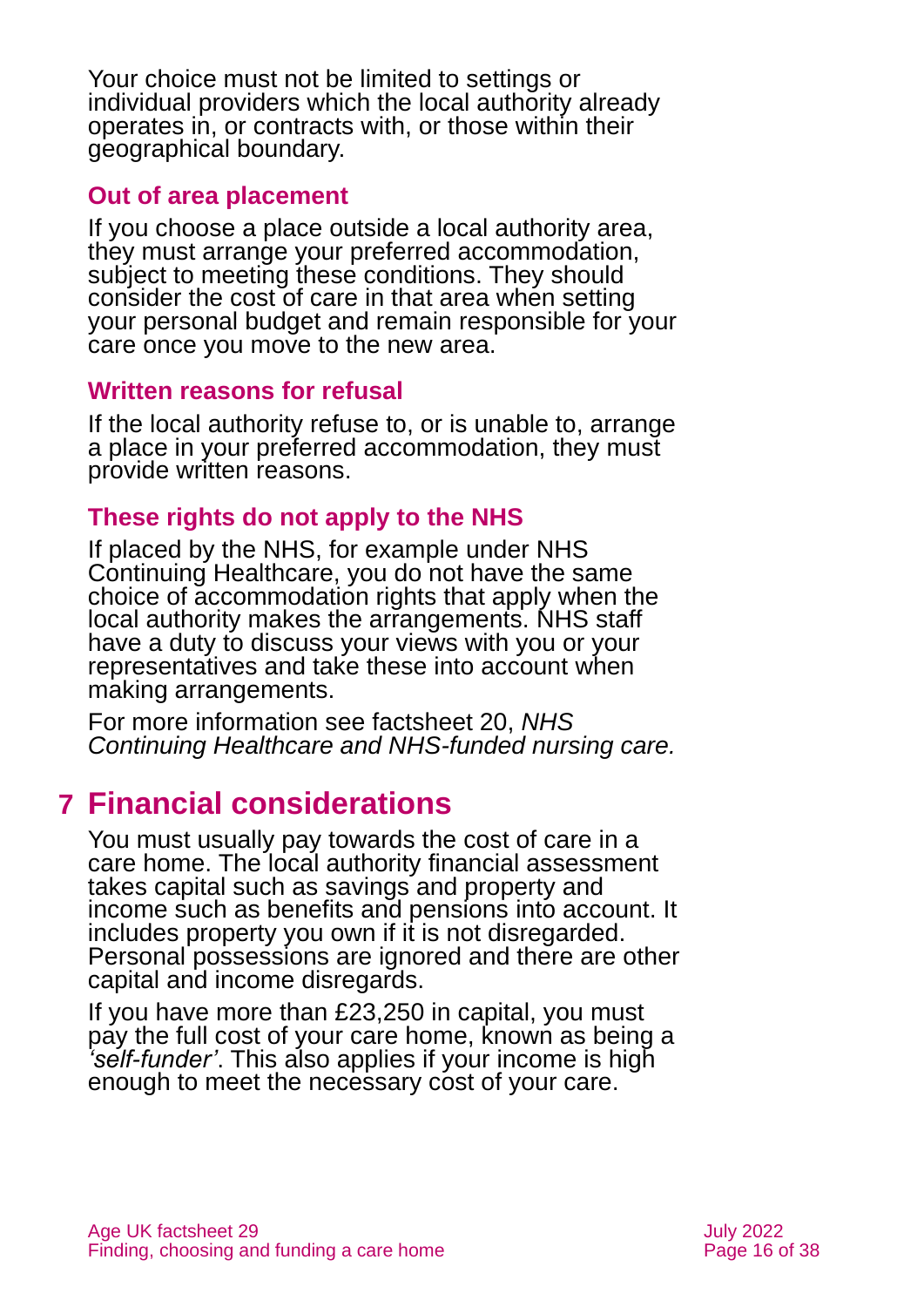In 2021/22, the UK average weekly cost of a care home room was £716 and a room in a nursing home cost £998. There are regional variations. The average weekly fee in 2021/22 for a nursing home in the South West of England was £1,140 whereas in the North West, it was £890.

Age UK is aware that many older people receiving local authority funded care in a care home are asked to make extra payments or '*top up*' payments. The guidance is clear that you cannot be asked for top-up payments unless you have chosen a more expensive home.

Your personal budget must be sufficient to meet your assessed eligible needs. The local authority must show there is at least one suitable care home available at your personal budget level.

You do not pay for care if the NHS places you under NHS Continuing Healthcare. For more information, see factsheet 20, *[NHS Continuing Healthcare and](https://www.ageuk.org.uk/globalassets/age-uk/documents/factsheets/fs20_nhs_continuing_healthcare_and_nhs-funded_nursing_care_fcs.pdf?dtrk=true)  [NHS-funded nursing care](https://www.ageuk.org.uk/globalassets/age-uk/documents/factsheets/fs20_nhs_continuing_healthcare_and_nhs-funded_nursing_care_fcs.pdf?dtrk=true)*.

### **7.1 Making arrangements as a self-funder**

You may be in the position of paying your care home fees in full. You might not request financial support from the local authority or this might be because of the financial assessment. If so and you are able to arrange your own care home placement or have appropriate support, the local authority usually expect you to do this independently.

If arranging a place privately as a self-funder, you may pay significantly more than if placed and funded by a local authority in the same home, receiving the same service. If you pay for your own fees, you remain entitled to payment of disability benefits such as Attendance Allowance.

If you make private arrangements, you can choose which care home you move into. It is up to the home whether to offer you a place. Even if you plan to selffund, you can ask the local authority to carry out a needs assessment, which may help you choose a suitable home. The local authority has a duty to give you information and advice about homes, even if it is not going to meet your needs.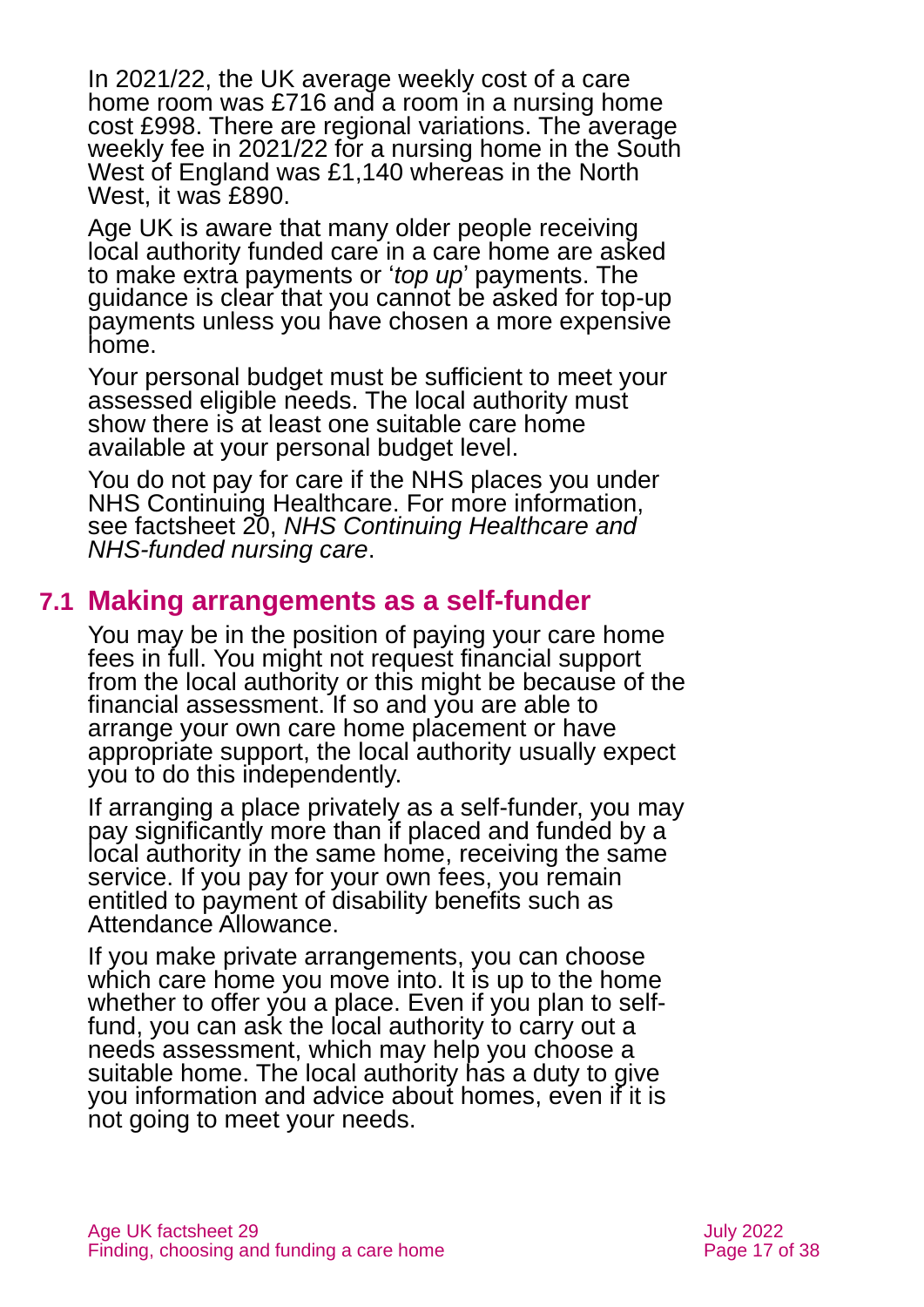If your capital is likely to fall below the threshold fairly quickly, it can be reassuring to know the local authority agrees you need the type of care being provided. If you subsequently require local authority financial assistance and your chosen care home costs more than the amount specified in your personal budget, the local authority can make payment of a top-up a condition of you remaining there. See [section 7.3](#page-19-0) for information about moving from self-funding to local authority funding.

### **7.2 Self-funder contracts**

If you arrange to go into a care home yourself, you must first be provided with and agree a contract based on the service offered. It is advisable to get legal advice before signing a contract.

Before making an offer of a place, the care home must provide you with a copy of its standard contract and terms and conditions. The CMA advice says this is vital to ensure you can make an informed decision about whether the care home is right for you. This should also allow you to become familiar with, and understand, the terms and conditions before agreeing to them in a contract. The CMA advice says the contract must not place you at unfair disadvantage. Potentially unfair terms include those requiring:

- ⚫ payment of a deposit that the care home has wide discretion to keep without justification, or where the reason for the deposit is unclear
- ⚫ other upfront payments, unless there is a clear justification, such as an advance payment of your regular fees
- ⚫ someone, such as your partner or relative, to act as a *'guarantor'* for your fees if, for example, they are put under pressure to do this
- that you must meet your fees in full for a minimum period if, for example, you are deterred from seeking local authority funding during that period.

If you choose to take up the offer of a place, the CMA advice requires the care home to confirm the final, total amount of fees to be paid. A trained member of staff must explain the terms of the offer and ensure you understand what you are agreeing to.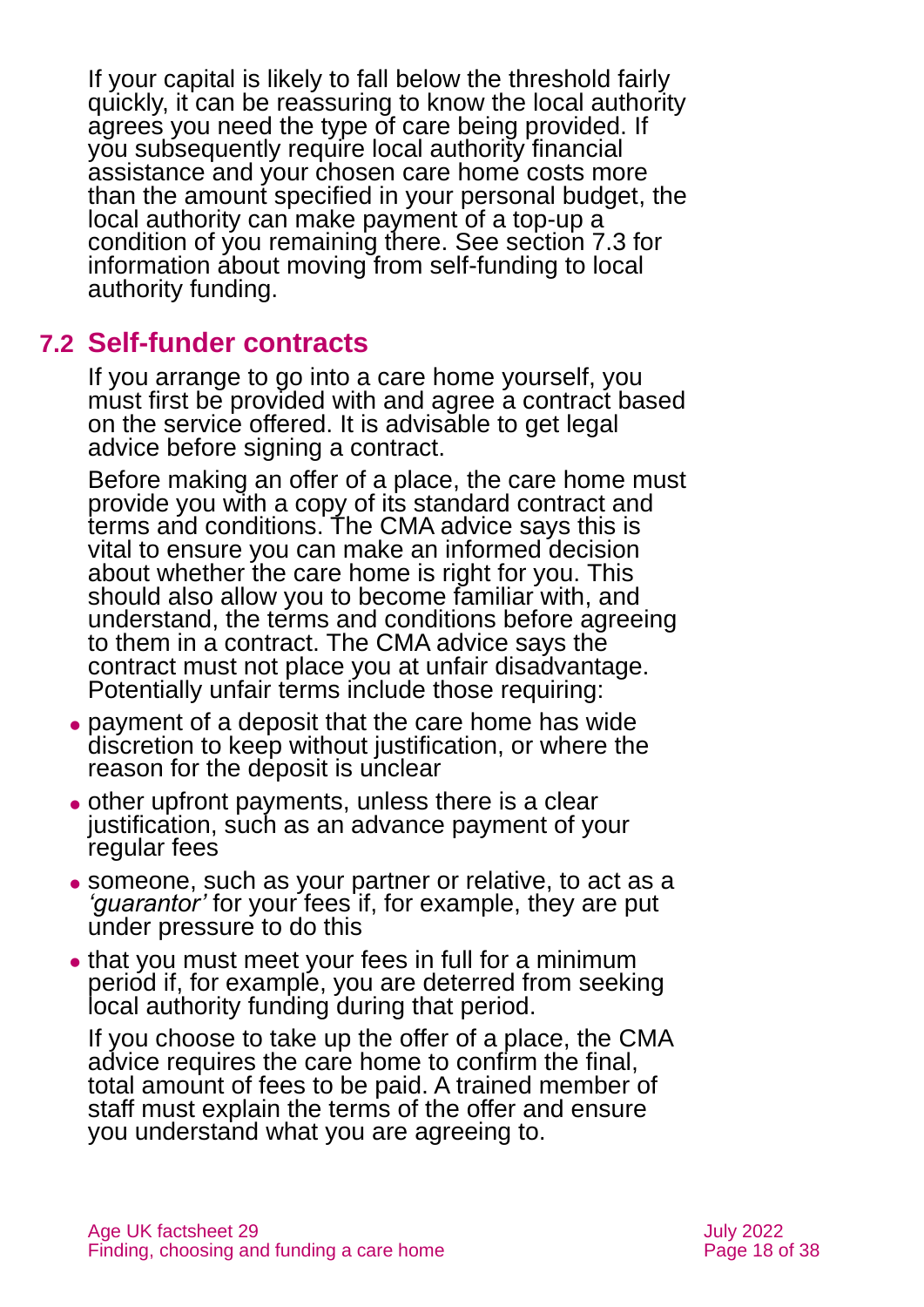Once you have signed the contract, the care home must provide you with a copy. Before signing a contract, questions you might ask include:

- Is a deposit required? Is this returnable? What is it for?
- ⚫ What is the weekly fee and what does it cover?
- ⚫ What services are charged for as '*extras*'? How much do they cost?
- ⚫ Should the NHS provide any '*extras*', for example continence products, chiropody and physiotherapy if you have a clinical need.
- How much notice will the home give if it has to raise the fees?
- Who is required to sign the contract? If relatives are asked to sign, they may need to seek legal advice.
- ⚫ What fees do you pay if you are away for a short time, for example on holiday or in hospital?
- How much notice do you need to give the home in order to move?
- ⚫ How much notice are you entitled to if you are asked to leave or if the home needs to close?

See [section](#page-30-0) 15 for more information about the CMA contract advice.

### **Charging fees after the resident's death**

Some contracts require fees to be paid for a fixed period after the resident's death. The CMA say this fixed period should not be more than three days. Alternatively, the home may charge fees until the resident's room is cleared. The CMA say this should not be longer than ten days, even if the room has not been cleared by the resident's representatives.

### **NHS-funded nursing care**

If you need a nursing home, the NHS is responsible for paying a weekly contribution towards the cost of the nursing care, if you are eligible following an assessment. This is called NHS-funded nursing care (FNC) and is paid directly to the home.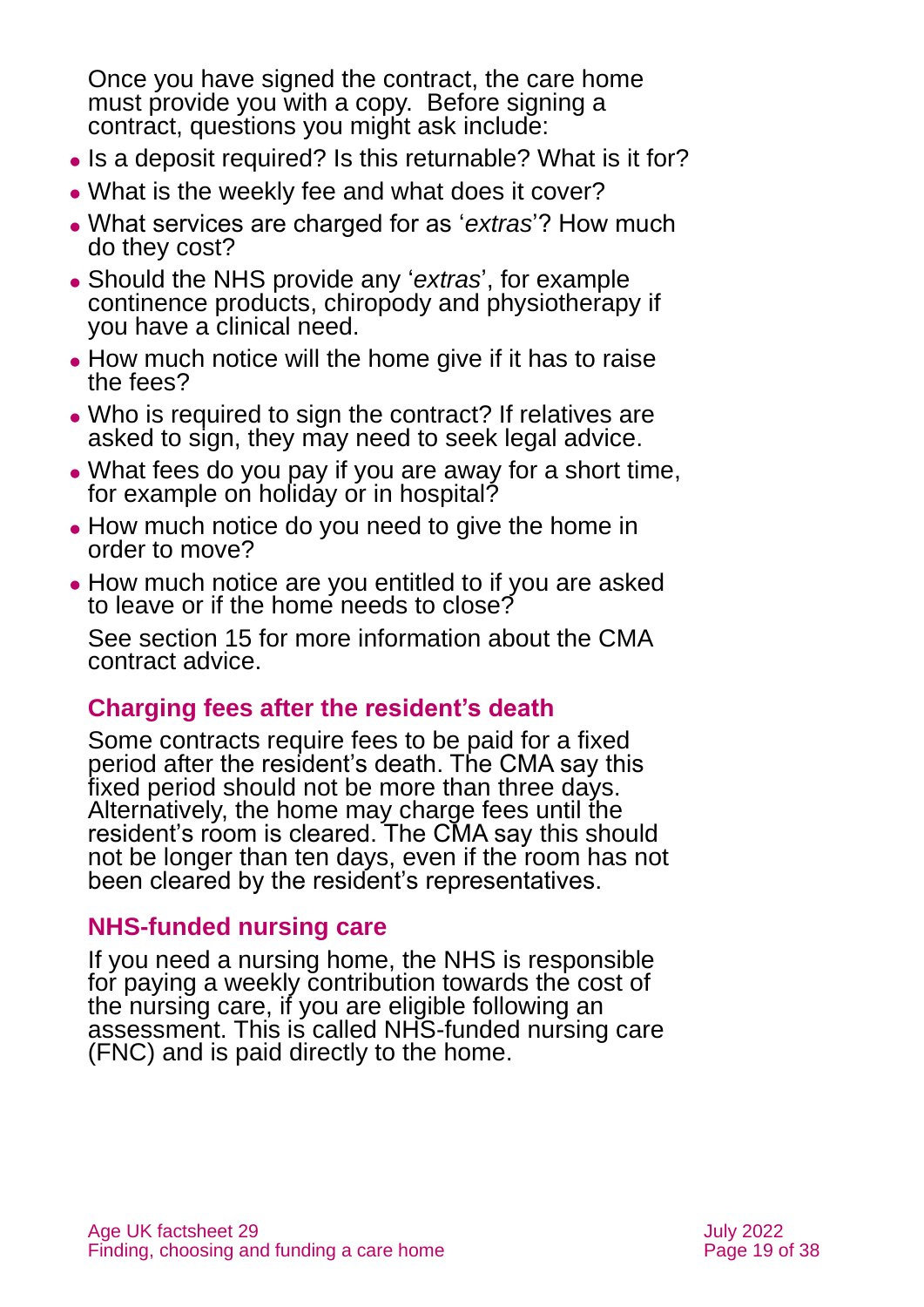If you are self-funding, it is important to clarify how the FNC relates to your fees. You should not be required to pay for the portion of nursing costs covered by the FNC, as per the CMA advice. The advice requires the home to ensure your contribution to fees is fairly calculated in a way which fully recognises the element of your care covered by the FNC.

The nursing home must give a clear explanation of how the FNC relates to your fees. They must define the services covered by the FNC and those you must pay for, and clearly set out what happens to your fees if the FNC amount changes, for example an annual increase.

### <span id="page-19-0"></span>**7.3 Moving from self-funding to local authority funding**

Once your capital falls below the £23,250 threshold, you may become eligible for local authority financial support. Contact the local authority social services department for assistance and request a needs assessment. They must agree you need to be in a care home, so your needs must be assessed.

Once the local authority is aware of your situation, they should respond promptly. However, there may be a delay between asking for a needs assessment and it being carried out. Try to approach the authority a few months before your capital falls below the limit. You should not lose out because of an unnecessarily long wait for assessment.

If you move to another area to go into a care home privately, the local authority in that area is responsible for you if you change from self-funding to needing local authority funding support.

For more information see factsheet 41, *[How to get](https://www.ageuk.org.uk/globalassets/age-uk/documents/factsheets/fs41_how_to_get_care_and_support_fcs.pdf?dtrk=true)  [care and support](https://www.ageuk.org.uk/globalassets/age-uk/documents/factsheets/fs41_how_to_get_care_and_support_fcs.pdf?dtrk=true)*.

#### **Can you stay where you are?**

If the care home you live in costs more than your personal budget amount, the local authority can require a top-up payment to be made as a condition of you staying there. A top-up is usually paid by a third party, such as a relative or friend, who is willing and able to pay the extra expense.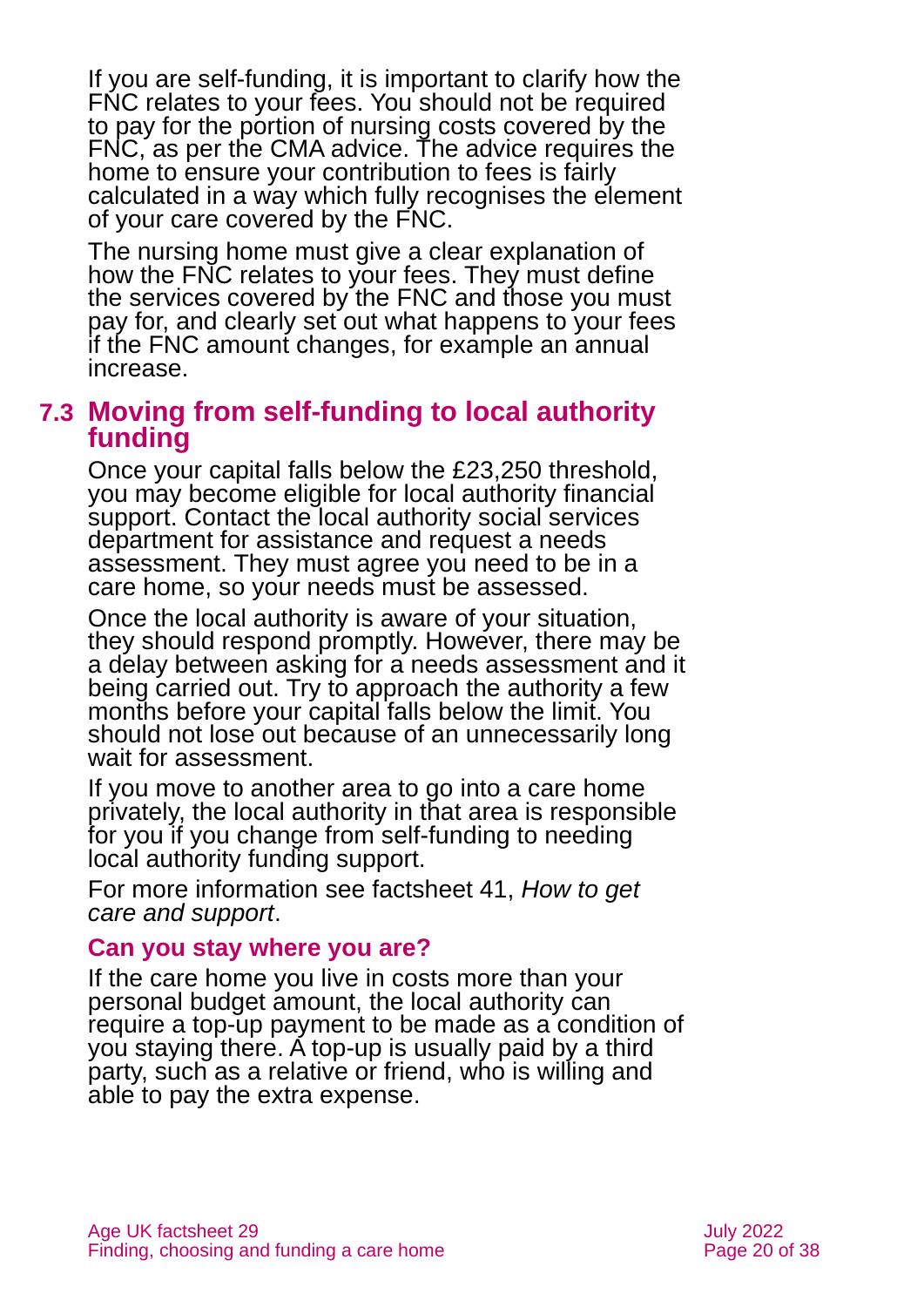However, the local authority must show your personal budget is sufficient to meet your needs for care and support. This means it must demonstrate it is sufficient to meet the cost of an available, alternative, suitable care home that you can be safely moved to, based on an assessment of your individual needs.

If it cannot, a top-up must not be requested. Instead, the local authority must increase your personal budget to allow you to stay where you are.

If the authority says you must move unless a top-up is paid, ask it to show that your personal budget is enough to meet your individual needs for care and support. The needs assessment must take into account psychological, cultural, or social wellbeing factors, which might require you to remain in your current care home and consider any health and wellbeing risks due to moving. Ask for a copy of your needs assessment to make sure all your needs have been taken into account.

In a complaint report published in 2020, the Local Government and Social Care Ombudsman highlighted the requirement to carry out a risk assessment of moving to a new care home:

*'It is widely known that moving a vulnerable elderly resident, especially those who have dementia, to another care home where everything…is unfamiliar, can have a damaging impact on their physical and mental wellbeing. As such, this is a risk that a Council should properly assess and record, when proposing such a move'.*

#### **7.4 When a local authority makes the arrangement**

If a local authority assesses your needs and identifies you need a care home and help with funding, they have a duty to arrange suitable care. If you are a selffunder, but you lack mental capacity and have no one able to assist you, the local authority must make arrangements.

If you have mental capacity, are a self-funder, have no one to assist you, and are unable to arrange the placement yourself, for example due to physical illness, the local authority should ensure your care home need is met appropriately and you are not put at risk. As the local authority enters into a contract with the care home, it is responsible for paying fees and collecting your contribution.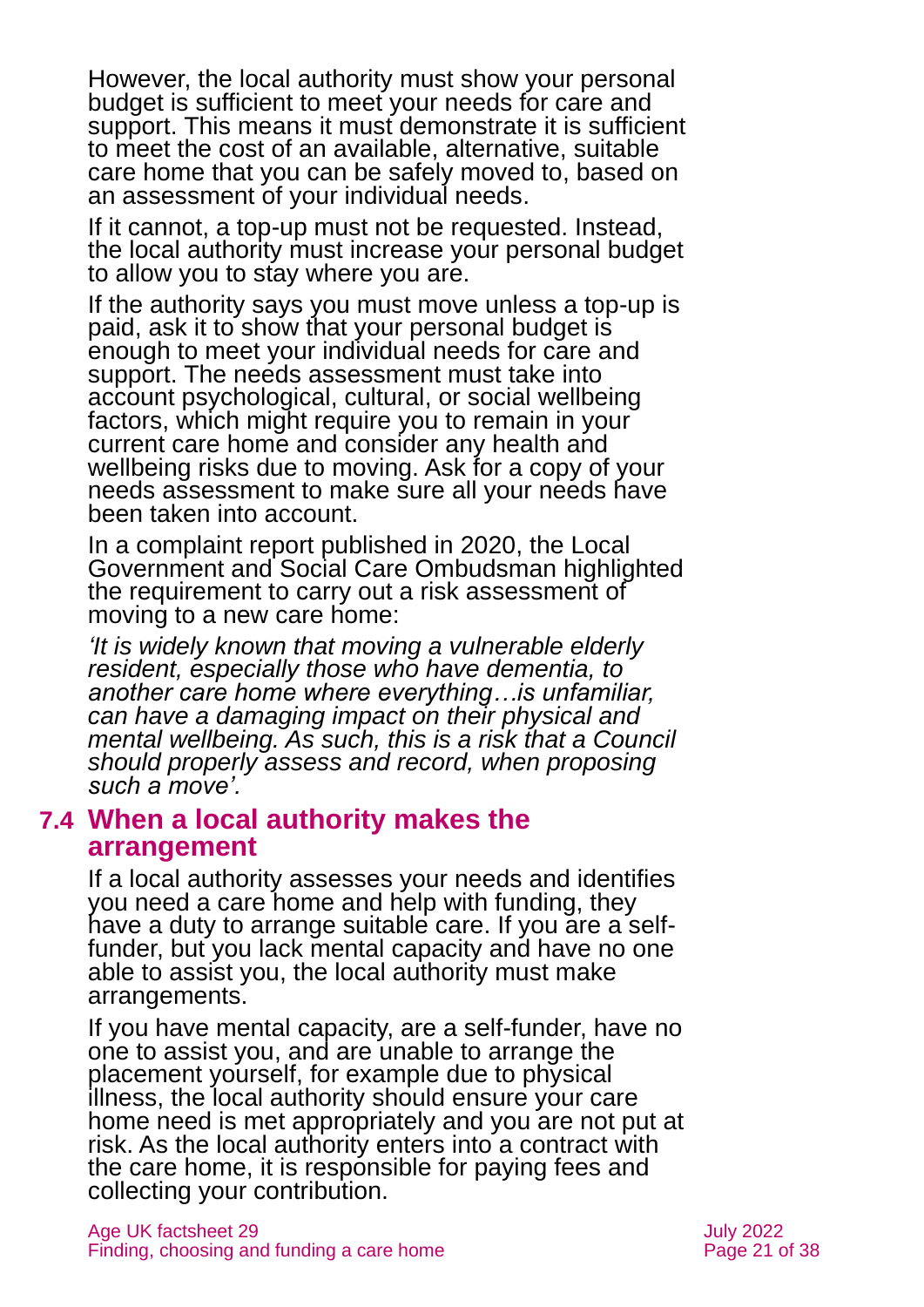### **7.5 Top-up**

<span id="page-21-0"></span>If the local authority help to pay for your care home place, they must provide you with at least one suitable home within your personal budget amount. If you chose a more expensive care home, they must arrange this, provided another person is willing and able to pay the difference between your personal budget and the actual cost, and the other choice of accommodation criteria are met (see [section 6\)](#page-14-0).

This is called a third party top-up payment. You should not be asked for a third party top-up if you have moved into a more expensive home out of necessity rather than personal preference. The needs assessment must be used to establish what is necessary to meet your needs.

The top-up payer must be able to sustain the commitment and this must be confirmed before the local authority agrees to the arrangement. The payer must enter into a written agreement with the local authority and must be provided with sufficient information and advice to enable them to understand the agreement before signing it.

The written agreement must include:

- the amount of your personal budget and the top-up amount
- ⚫ the required frequency of payments and details of the person who must be paid
- ⚫ provision for review of the agreement
- the consequences of ceasing to make payments
- ⚫ the effect of increases in charges made by the provider, and
- the effect of changes in the payer's financial circumstances.

The local authority retains responsibility for ensuring all your care home fees are paid, including the top-up.

### **Subsequent price increases**

Any increases in your care home fees may not be distributed equally between the local authority and the third party. There is no guarantee that increased costs automatically result in an increased personal budget. The local authority must ensure the payer understands this before signing the top-up arrangement.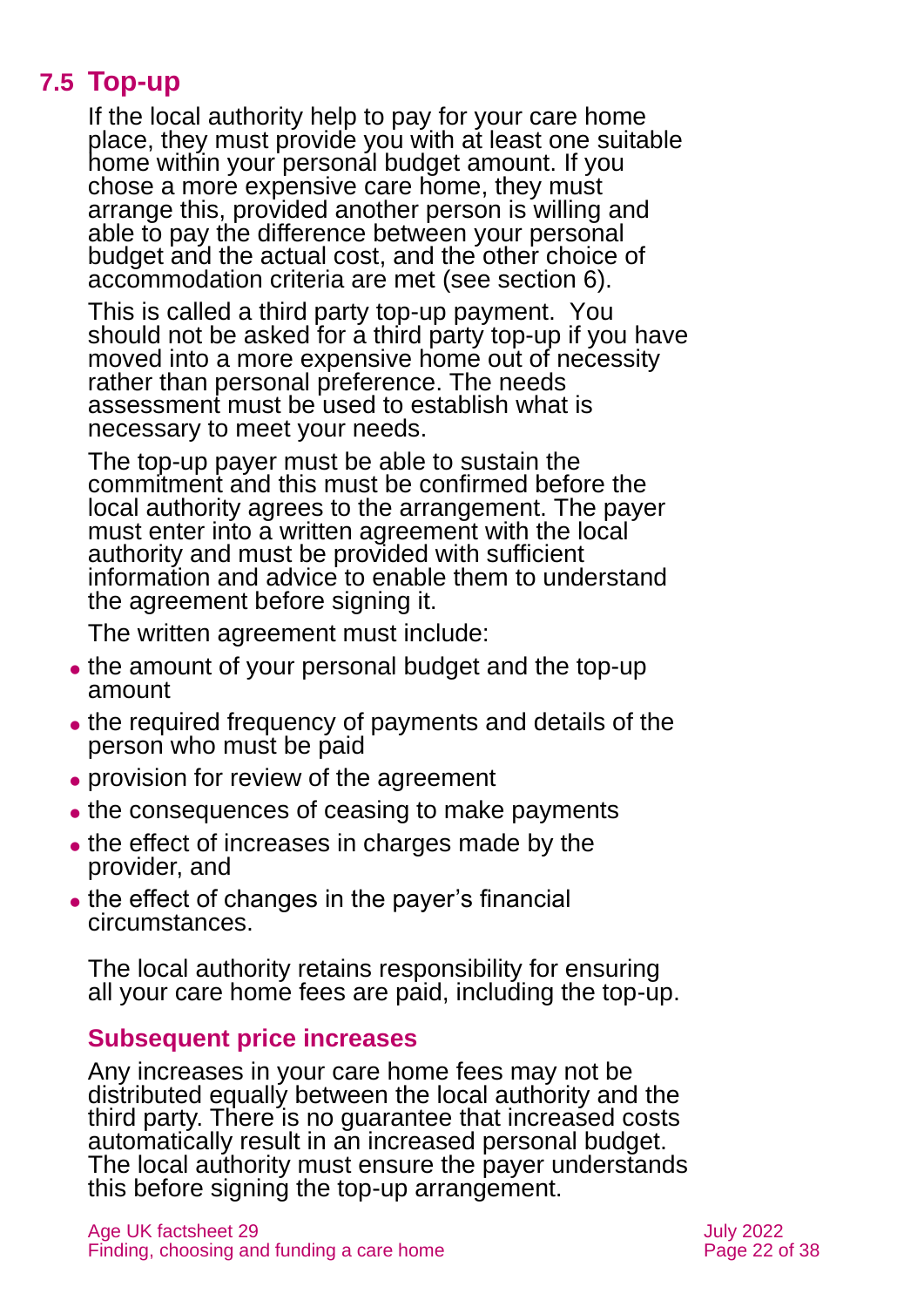### **Changes in circumstances**

A top-up arrangement may be reviewed due to changes in your circumstances or the person making top-up payments, changes in local authority commissioning arrangements, or increased care home costs.

Changes may not occur together. The person making top-up payments could see an unexpected change in their financial circumstances that affects their ability to continue to make contributions.

The local authority must say in writing how it responds to changes and what the responsibilities of the person making top-up payment are regarding informing them of a change of circumstances. They must make it clear that if you have a change that requires a new financial assessment, this may not reduce the need for top-up payments.

#### **Consequences of ceasing to make payments**

If top-up payments cease due to a change of circumstances, you may have to consider moving to alternative, less expensive, accommodation. The local authority must undertake a new assessment before taking this course of action, including an assessment of your health needs, and it must have regard to your wellbeing.

You should ask them to consider the potential risks to your physical and psychological well-being that a move might present. They must take these into account if considering moving you.

#### **Top-ups distinguished from other care home charges**

Top-up payments must be distinguished from charges made for extra items not covered by the home's basic fees. If you are unsure about a request for payment, check with the local authority. They should be clear about which costs are covered by the top-up.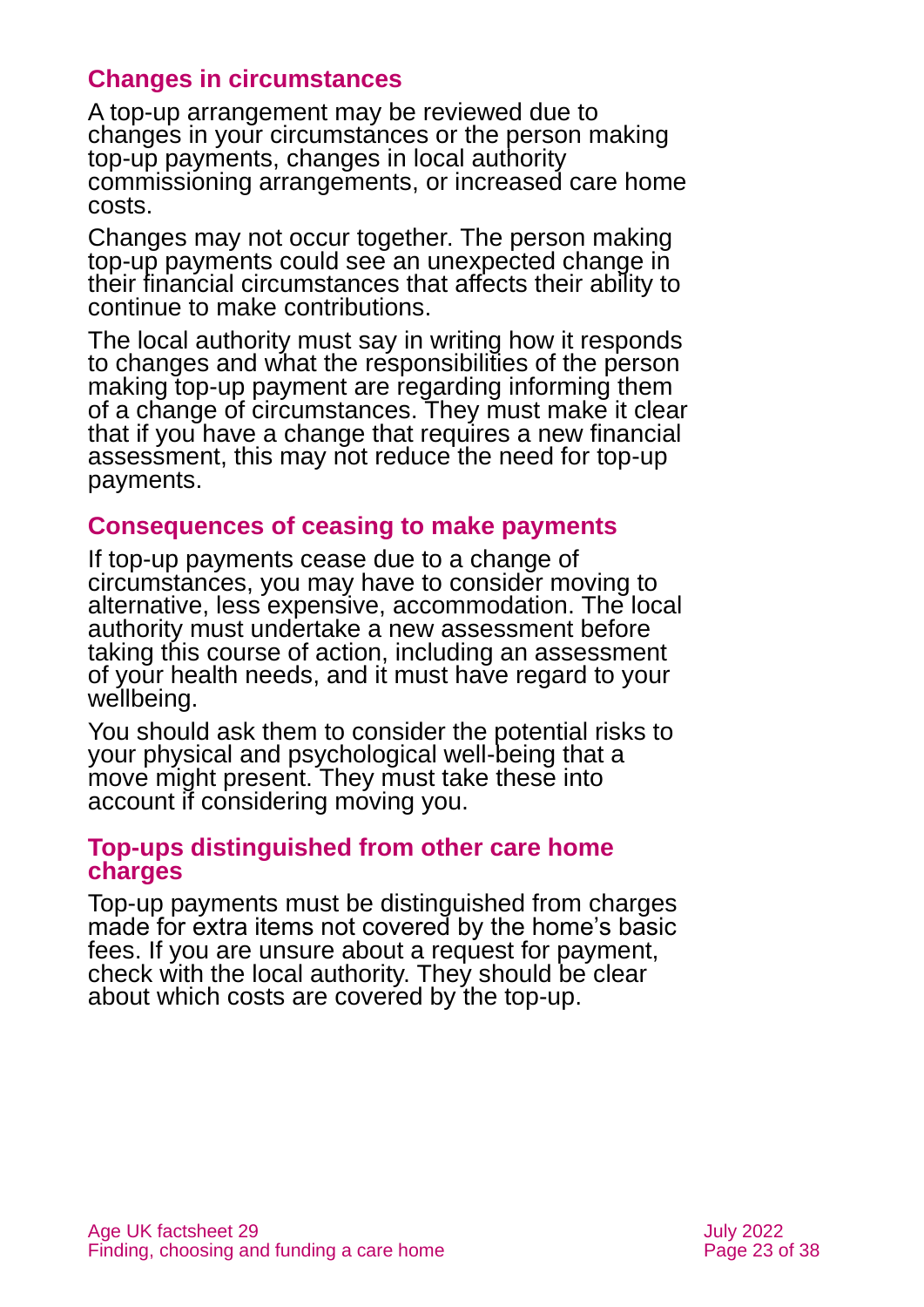### **Review requirements**

Reviews of top-up arrangements should happen regularly and clear explanations provided for proposed increases. A local authority must give written details of how arrangements are reviewed. what triggers a review, and circumstances when someone can ask for a review.

Reviews should take place at least annually and in line with wider reviews of the financial assessment.

### **Limited self-top-up rights**

You are not usually allowed to make your own top-up payments. There are three limited exceptions:

- ⚫ when your property is subject to the 12-week disregard at the start of a permanent care home placement
- ⚫ when a deferred payment agreement is in place
- ⚫ '*after-care*' accommodation provided under section 117 of the *Mental Health Act 1983*.

### **7.5.1 If the care home charges a top-up**

Any top-up must be agreed with and arranged by the local authority. The authority must agree a contract with the care home to pay the full cost of your care, including any top-up amount. The care home must not seek to charge its own, separate top-up. If the home does ask you for a top-up payment, raise this with the local authority.

Once a top-up has been agreed with the local authority, the guidance permits the top up payments to be made directly to the care home, but only with the agreement of all three parties – you, the care home, and the local authority. However, the guidance states this approach is not recommended.

### **7.6 Deferred payments**

If you own a property, and this is not disregarded in the financial assessment, you may be able to delay selling it to pay care home fees by arranging a deferred payment agreement (DPA) with the local authority. The local authority must provide a DPA if certain criteria are met and has discretion to do so in other circumstances.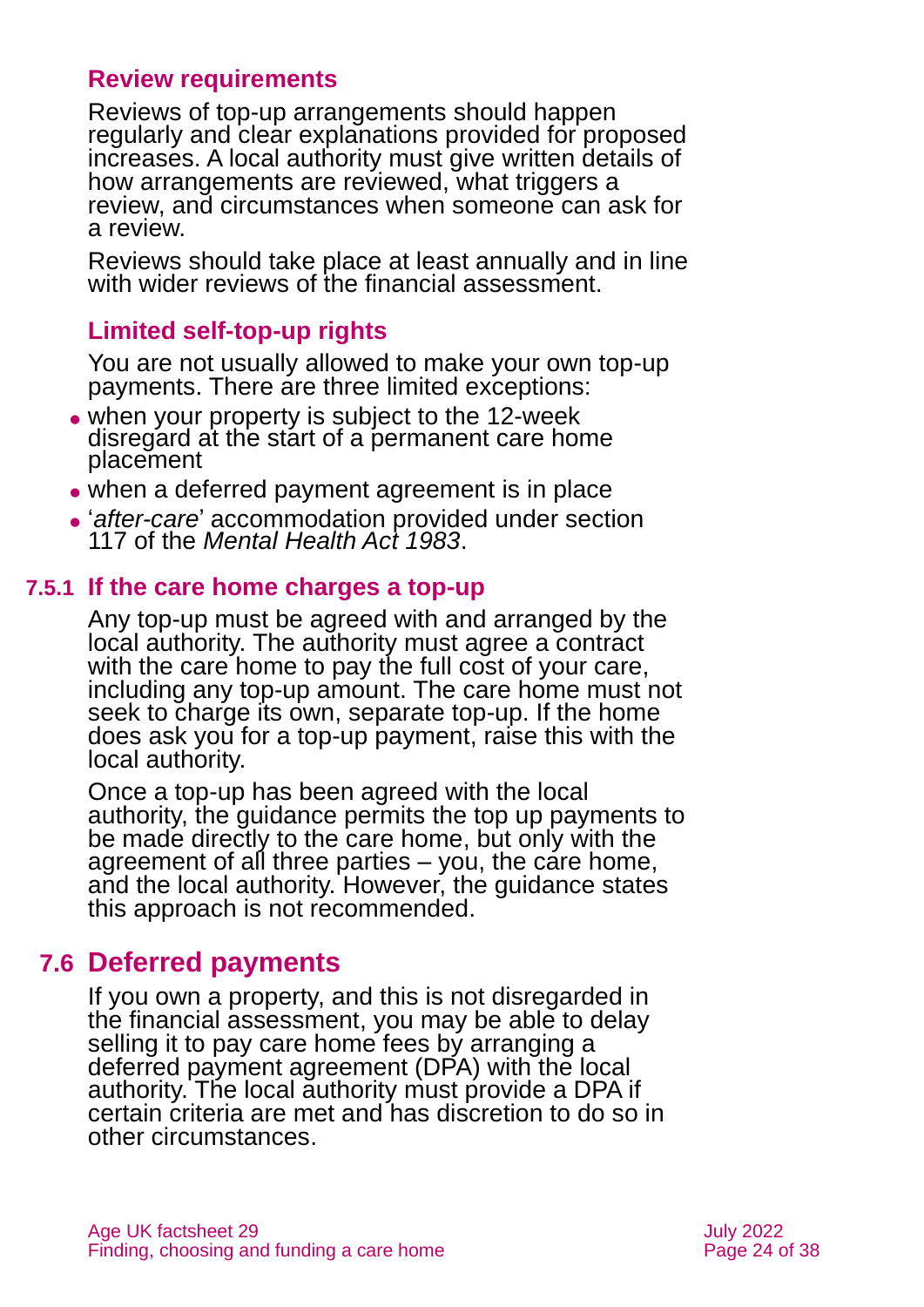If your property is included in the financial assessment, it must be disregarded for the first 12 weeks of your care home placement as a permanent resident. If you choose to enter into a DPA, the local authority should aim to have the agreement in place by the end of the 12-week property disregard period, or within 12 weeks of approaching the local authority in other circumstances.

Under a DPA, a written agreement between you and the local authority allows the care fee debt to accrue against your property's value. The amount owed, plus accrued interest, is paid back at a later date when your property is sold. The local authority can also charge an administration fee. The local authority place a legal charge on your property's title deeds at the Land Registry to ensure the debt is repaid.

You may wish to seek independent financial advice before proceeding with a DPA to ensure it is the best option for you.

For more information, see section 8 of factsheet 38, *[Property and paying for residential care.](https://www.ageuk.org.uk/globalassets/age-uk/documents/factsheets/fs38_property_and_paying_for_residential_care_fcs.pdf?dtrk=true)* 

### <span id="page-24-0"></span>**8 NHS Continuing Healthcare and nursing care**

The NHS is responsible for meeting the full cost of care in a care home if your primary need for being there is health-based. This is called NHS Continuing Healthcare (NHS CHC) and is the responsibility of the local Integrated Care Board (ICB). An assessment looks at whether the nature, intensity, complexity, or unpredictability of your needs means they are beyond the level that a local authority has a duty to meet.

The local authority must refer you to the ICB when carrying out a needs assessment, if it seems you may be eligible for NHS CHC. If you receive NHS CHC, you do not have the choice of accommodation rights that apply under local authority arrangements. However, reasonable efforts should be made to respond to your views.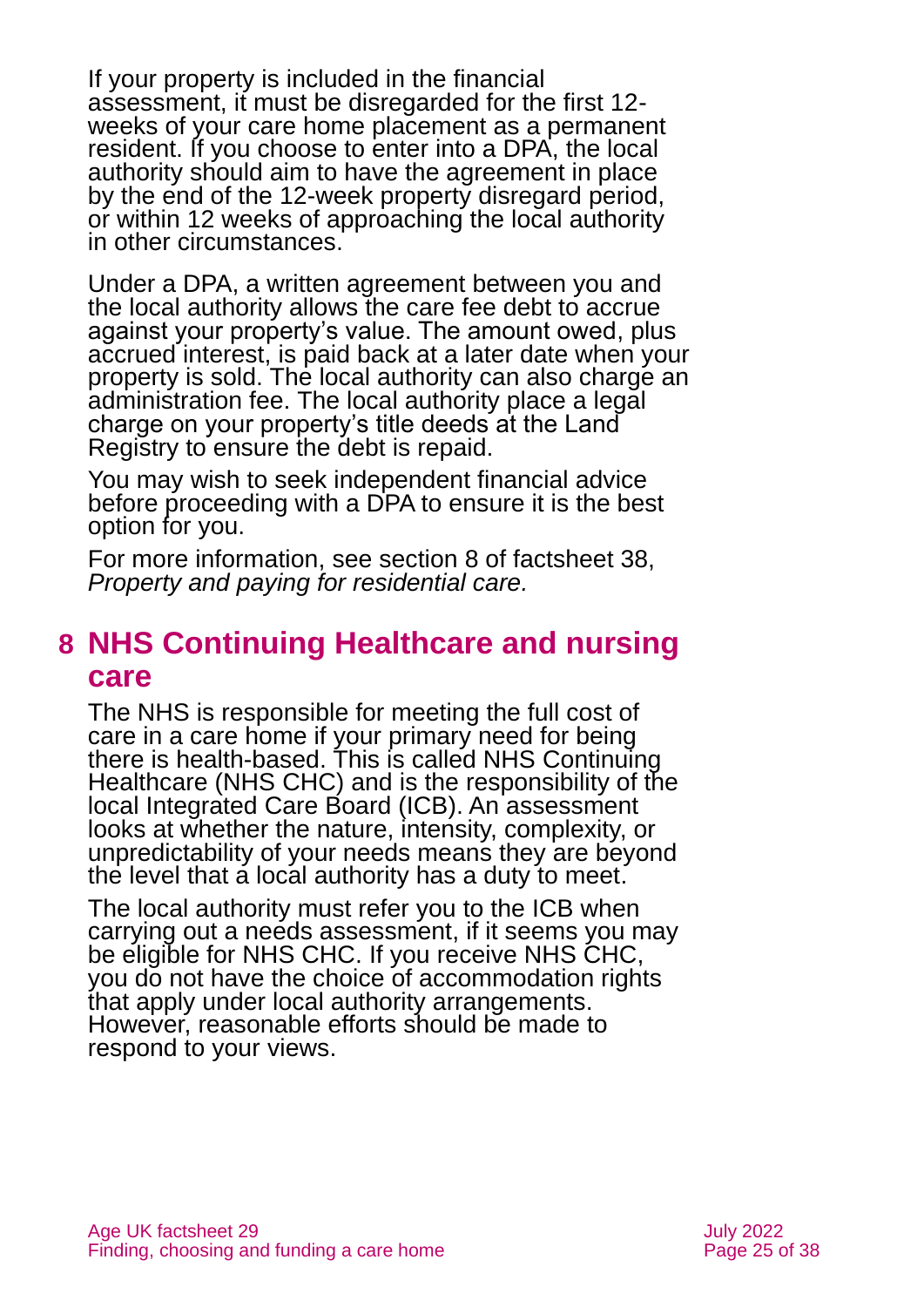#### **NHS-funded nursing care**

If you are not eligible for NHS CHC, but require nursing care, the NHS pay a contribution towards the cost of the nursing services. This is called NHS-funded nursing care (NHS FNC) and the amount is paid directly to the nursing home. For more information, see factsheet 20, *[NHS Continuing Healthcare and](https://www.ageuk.org.uk/globalassets/age-uk/documents/factsheets/fs20_nhs_continuing_healthcare_and_nhs-funded_nursing_care_fcs.pdf?dtrk=true)  [NHS-funded nursing care.](https://www.ageuk.org.uk/globalassets/age-uk/documents/factsheets/fs20_nhs_continuing_healthcare_and_nhs-funded_nursing_care_fcs.pdf?dtrk=true)*

### **8.1 Other NHS services**

Free NHS services you may be entitled to receive in a care home include GP support and visits and NHS dentistry. You are entitled to free prescriptions and a free NHS sight test if you are aged 60 or over.

You may be entitled to help with the costs of glasses and NHS dentistry under the NHS Low Income Scheme, or through benefits such as Pension Credit Guarantee Credit. You are eligible for NHS continence supplies if you meet local eligibility criteria. In addition, chiropody, physiotherapy, occupational therapy, and specialist equipment may be available from the local social services or NHS. For more information, see factsheet 44, *[NHS services.](https://www.ageuk.org.uk/globalassets/age-uk/documents/factsheets/fs44_nhs_services_fcs.pdf?dtrk=true)* 

### **Hospital discharge and care home care**

When being discharged from hospital, you may be assessed by the NHS and social services to establish who must arrange on-going care once you leave. This can include a care home and is part of the discharge planning process. You have the right to refuse to be discharged to a care home and if so, they should consider if your needs can be met in another way. You do not have the right to remain in hospital indefinitely.

If placed in a care home and your preferred home has no vacancy and is unlikely to have one in the near future, you may have to be discharged to another home until a place becomes available. Any interim arrangement should meet your assessed needs. See factsheet 37, *[Hospital discharge](https://www.ageuk.org.uk/globalassets/age-uk/documents/factsheets/fs37_hospital_discharge_fcs.pdf?dtrk=true)* for more information.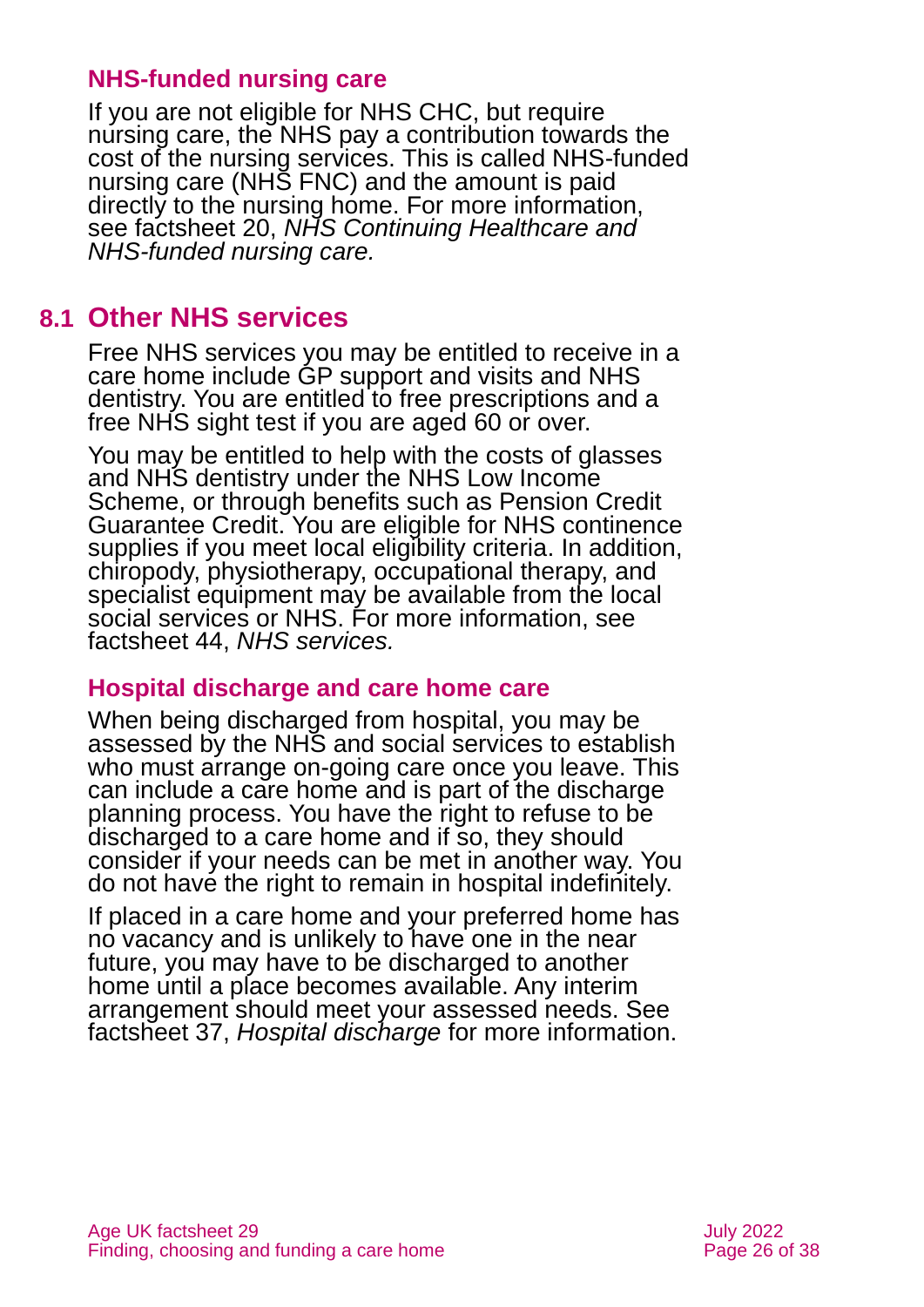## **9 Short-term and temporary care**

#### **Short-term and temporary care**

Following a needs assessment, the local authority may agree you need a short-term or temporary care home placement. For example, this may be a short-term placement to give your carers a break (*'respite care'*).

If your stay is classed as short-term, defined as a stay not lasting more than eight weeks, the local authority can charge you as if you are receiving care and support in your own home.

If the local authority charge you under care home rules, they must take account of your on-going responsibilities and costs at home when working out how much you can afford to pay towards the cost of your care. For more information, see factsheet 58, *[Paying for short-term and temporary care in a care](https://www.ageuk.org.uk/globalassets/age-uk/documents/factsheets/fs58_paying_for_short-term_and_temporary_care_in_a_care_home_fcs.pdf)  [home](https://www.ageuk.org.uk/globalassets/age-uk/documents/factsheets/fs58_paying_for_short-term_and_temporary_care_in_a_care_home_fcs.pdf)*.

#### **Short-term rehabilitation**

Short-term rehabilitation provided by the NHS in a care home is free of charge. Rehabilitation provided by the local authority (*'bed-based intermediate care')*, aims to help you maintain or regain the ability to live independently at home, usually after leaving hospital or to avoid hospital admission. It must be free of charge for up to six weeks. The authority can offer this free support for more than six weeks if needed. See factsheet 76, *[Intermediate care and reablement](https://www.ageuk.org.uk/globalassets/age-uk/documents/factsheets/fs76_intermediate_care_and_reablement_fcs.pdf)* for more information.

### <span id="page-26-0"></span>**10 If your care needs change**

If the local authority arrange your care and your needs change, you can request a review of your care and support plan. If the review finds your needs have changed in a way that affects the plan, the local authority must carry out a new needs assessment and make any necessary changes to ensure your needs continue to be met.

For example, this may involve increasing the level of care you receive in your current placement or arranging an alternative care home better suited to meeting your needs. For further information about care and support plan reviews, see section 10 of factsheet 41, *[How to get care and support](https://www.ageuk.org.uk/globalassets/age-uk/documents/factsheets/fs41_how_to_get_care_and_support_fcs.pdf)*.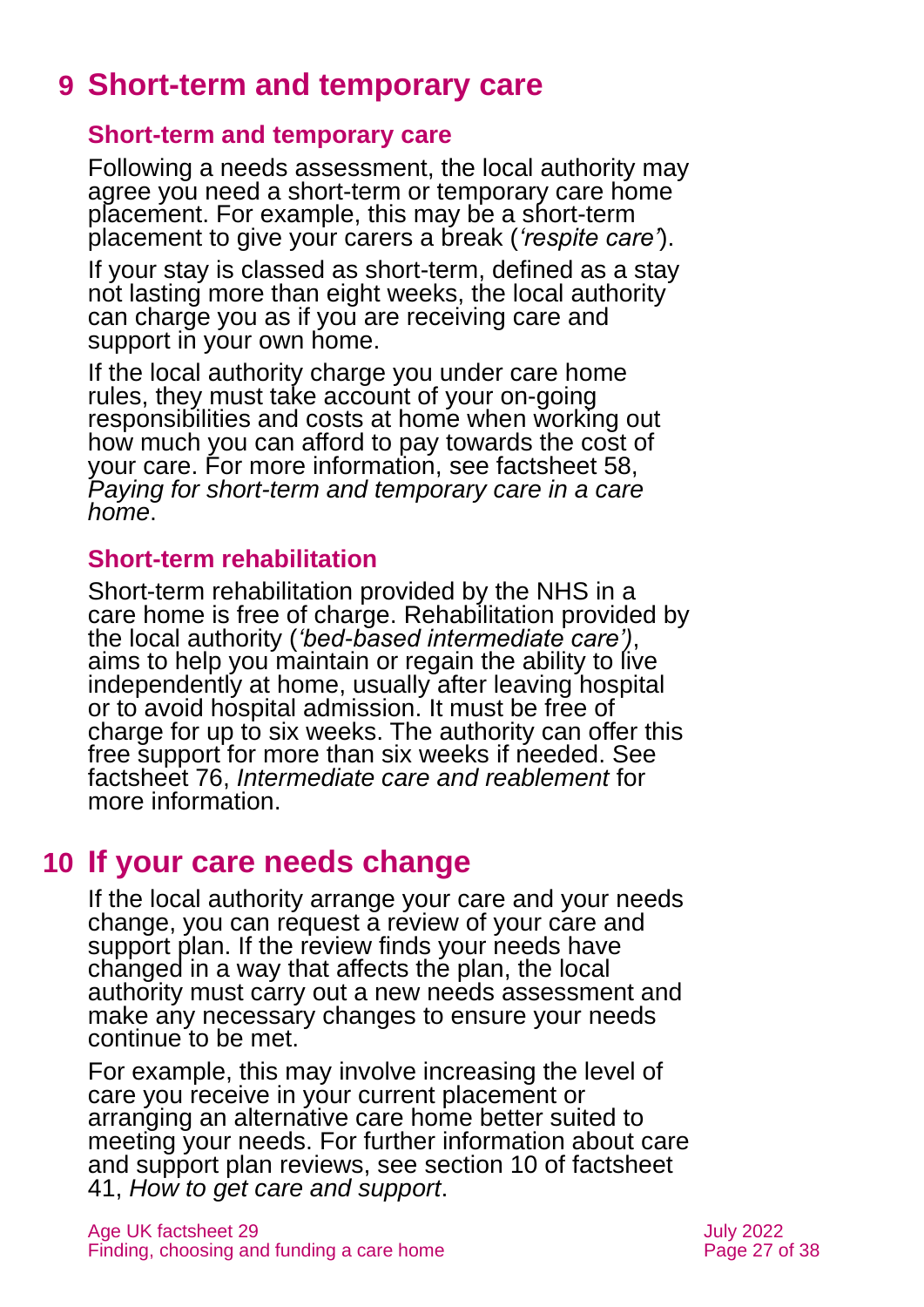If you have made private, self-funded arrangements, the care home should explore whether adjustments can be made to meet any increased needs. However, you may need to consider moving to a new care home to ensure you receive the services required to meet your needs. For example, if you now require nursing care, your current home may not be registered to provide this.

You may wish to request a needs assessment from the local authority, as this can be a good way of clarifying how your needs have changed and the care and support required to ensure they continue to be met.

### <span id="page-27-0"></span>**11 If you lack mental capacity**

If you lack mental capacity to make a decision about being placed in a care home because, for example, you have dementia, the decision must be made on your behalf. This could be a family member or friend with a Lasting Power of Attorney or deputyship, or a team of professionals such as those working on a hospital ward.

Any decision made on your behalf must be in your *'best interests'*, as required by the *Mental Capacity Act 2005*. If being placed in a care home means you are deprived of your liberty, the procedures and protections in the Deprivation of Liberty Safeguards must also be followed.

If you have no one to speak on your behalf, you may be entitled to an Independent Mental Capacity Advocate. For more information see factsheet 22, *[Arranging for someone to make decisions on your](https://www.ageuk.org.uk/globalassets/age-uk/documents/factsheets/fs22_arranging_for_someone_to_make_decisions_on_your_behalf_fcs.pdf?dtrk=true)  [behalf](https://www.ageuk.org.uk/globalassets/age-uk/documents/factsheets/fs22_arranging_for_someone_to_make_decisions_on_your_behalf_fcs.pdf?dtrk=true)* and factsheet 62, *[Deprivation of Liberty](https://www.ageuk.org.uk/globalassets/age-uk/documents/factsheets/fs62_deprivation_of_liberty_safeguards_fcs.pdf?dtrk=true)  [Safeguards](https://www.ageuk.org.uk/globalassets/age-uk/documents/factsheets/fs62_deprivation_of_liberty_safeguards_fcs.pdf?dtrk=true)*.

### <span id="page-27-1"></span>**12 Out-of-area and cross-border placements**

If a local authority places you in a care home in another area in England, they retain responsibility for you and your ordinary residence remains with them ('*the deeming principle*').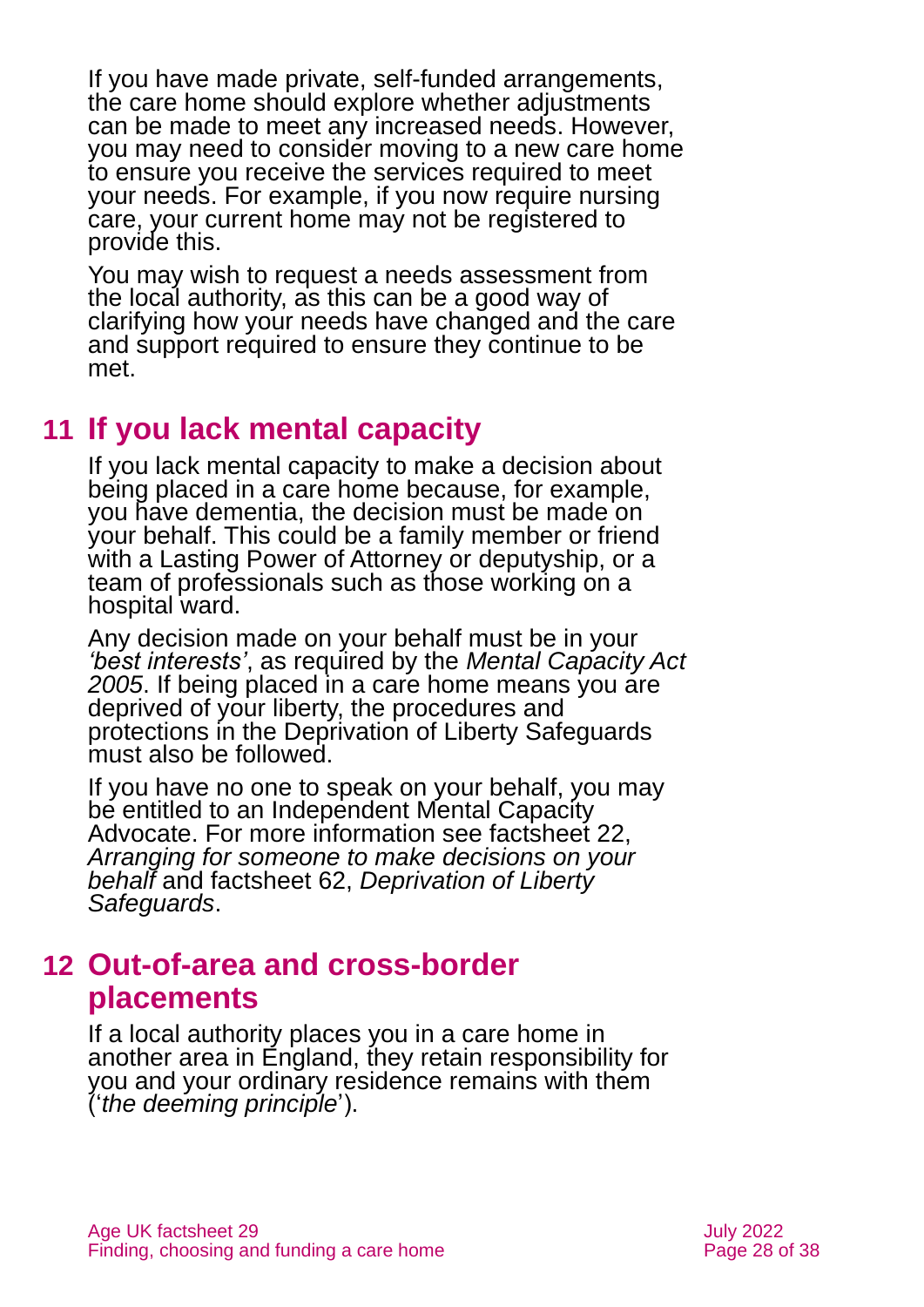This does not apply if you move elsewhere, independently arrange your accommodation, and later request local authority support. In this case, you should be treated as ordinarily resident in the new local authority area and their responsibility.

#### **Cross-border placement within the UK**

An English local authority can arrange cross-border care home placements in Wales, Scotland, and Northern Ireland. The English local authority retains responsibility for the placement, including funding arrangements.

### <span id="page-28-0"></span>**13 The information, advice and advocacy duty**

A local authority must provide accessible and appropriate information and advice relating to care and support. It must cover:

- ⚫ local care and support system and how it operates
- ⚫ choice of types of care and support
- choice of providers available to residents
- ⚫ how to access the care and support available
- how to access independent financial advice on matters relevant to meeting needs for care and support, and
- ⚫ how to raise concerns about the safety or well-being of an adult who has needs for care and support.

### **13.1 The independent advocacy duty**

If you struggle to understand or make decisions about your care and have no one you want to help you engage in the process, such as a relative or friend, the local authority must offer you an independent advocate. An advocate's role is to support and represent you throughout the care and support process, ensuring you are involved as fully as possible. The right applies if you have substantial difficulty in:

- ⚫ understanding relevant information (about social care and health issues)
- retaining that information
- using or weighing up the information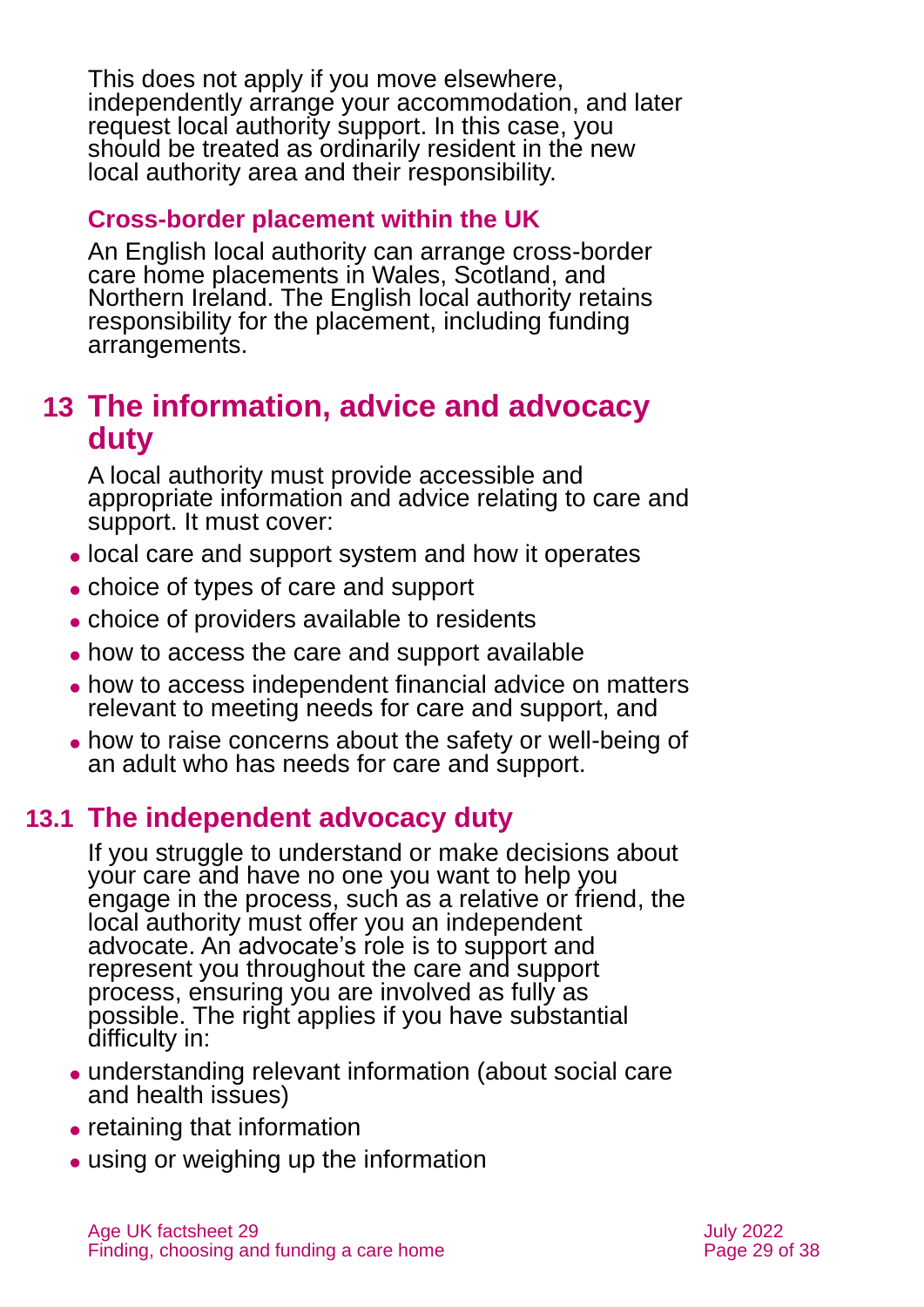<span id="page-29-0"></span>⚫ communicating your views, wishes or feelings.

### **14 Dealing with problems and complaining**

Before going into a care home, it is important to know what to do if problems arise. The home should provide information in writing about how to complain. Make sure you tell someone about your problem, so you can begin to sort it out. If possible, problems should be discussed informally with the staff of the home. You should not be penalised for raising any concerns that you have. Some homes have a residents' committee or a suggestion box through which concerns can be raised.

If you cannot resolve a complaint informally, you can raise a formal complaint. There are different complaint routes depending on whether the local authority or NHS arranges your care, or you have made private, self-funded arrangements.

You can contact the CQC to express concerns if you have an issue about the standard of care being provided. Although they do not deal with individual complaints, the CQC must respond appropriately to any information it receives. See [section 16](#page-31-0) for information about the CQC.

#### **When the local authority makes the arrangement**

If a problem arises with a local authority placement, use the complaints procedure of the local authority, as they have overall responsibility for your care. If you are not satisfied with the complaint response, ask the Local Government and Social Care Ombudsman (LGO) to consider your complaint.

For more information, see factsheet 59, *[How to](https://www.ageuk.org.uk/globalassets/age-uk/documents/factsheets/fs59_how_to_resolve_problems_and_complain_about_social_care_fcs.pdf)  [resolve problems and make a complaint about social](https://www.ageuk.org.uk/globalassets/age-uk/documents/factsheets/fs59_how_to_resolve_problems_and_complain_about_social_care_fcs.pdf)  [care.](https://www.ageuk.org.uk/globalassets/age-uk/documents/factsheets/fs59_how_to_resolve_problems_and_complain_about_social_care_fcs.pdf)* 

#### **When the NHS makes the arrangement**

If your care is fully funded by the NHS, you can use the NHS complaints procedure, as they are responsible for your care. You can complain to the Health Service Ombudsman if you remain unhappy with your initial complaint response. For more information, see factsheet 66, *[Resolving problems and](https://www.ageuk.org.uk/globalassets/age-uk/documents/factsheets/fs66_resolving_problems_and_making_a_complaint_about_nhs_care_fcs.pdf)  [making a complaint about NHS care.](https://www.ageuk.org.uk/globalassets/age-uk/documents/factsheets/fs66_resolving_problems_and_making_a_complaint_about_nhs_care_fcs.pdf)*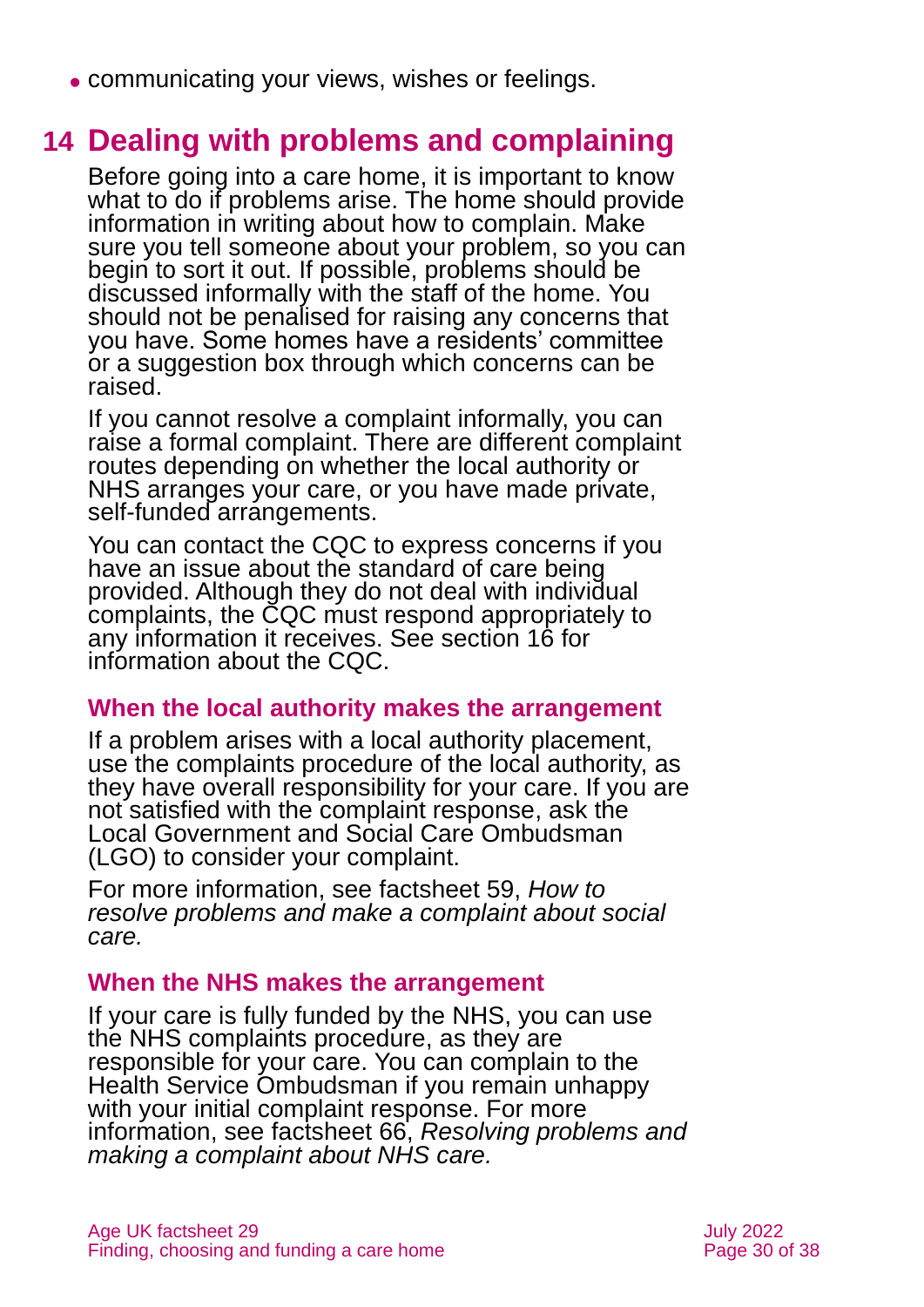#### **Self-funders**

You should have a written contract setting out your rights and responsibilities or a copy of it. This may make it easier to resolve disagreements. You can raise a formal complaint using the care home's internal procedure. If the complaint remains unresolved, ask the LGO to consider your complaint.

You also have protections under consumer law, as set out in the CMA advice. See [section](#page-30-0) 15.

### **14.1 Abuse and neglect**

If you have a concern about abuse or neglect, you should raise this with the local authority, which has safeguarding duties. Its safeguarding duties apply regardless of how the care is arranged and funded. See factsheet 78, *[Safeguarding older people from](https://www.ageuk.org.uk/globalassets/age-uk/documents/factsheets/fs78_safeguarding_older_people_from_abuse_fcs.pdf)  [abuse and neglect](https://www.ageuk.org.uk/globalassets/age-uk/documents/factsheets/fs78_safeguarding_older_people_from_abuse_fcs.pdf)* for more information.

### <span id="page-30-0"></span>**15 Consumer law protection for selffunders**

If you make self-funded, private care home arrangements, you have certain protections under consumer law, as confirmed by the CMA advice to care home providers. The CMA advice sets out four key areas of consumer law that all care homes must comply with:

**Information** – you must be given clear, accurate information allowing you to make an informed decision about the care home before moving in

**Fair treatment** – you have the right to be treated fairly and the care home's contract must not put you at unfair disadvantage

**Quality of service** – services provided to you must be carried out with reasonable care and skill

**Complaints** – the care home must provide a fair, accessible, and easy to use complaints procedure

The CMA and local authority Trading Standards can take action if a care home fails to comply with consumer law. Get advice from Citizens Advice consumer helpline if you feel a care home has not met its obligations.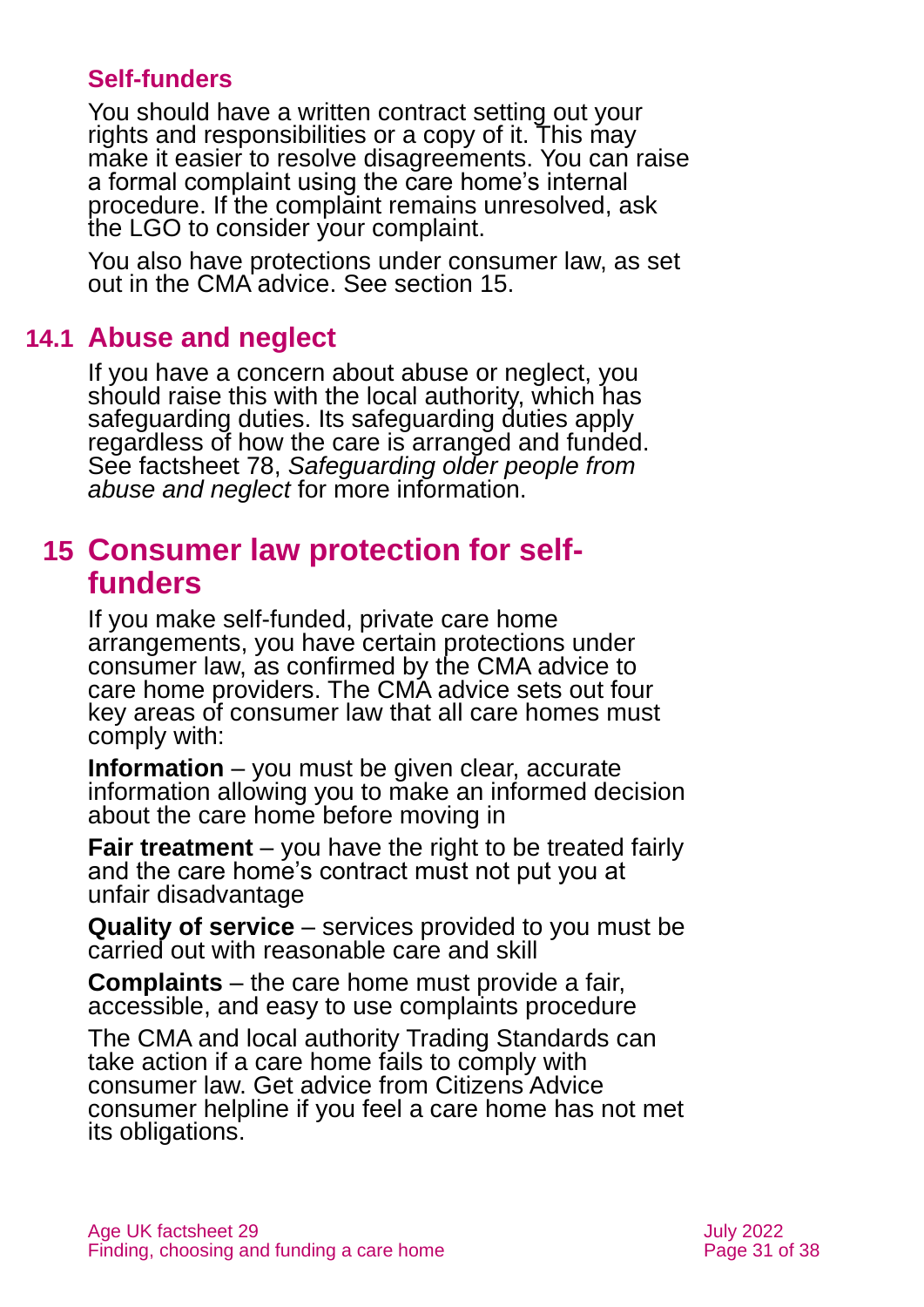For more information, see the CMA advice at [www.gov.uk/government/publications/care-homes](http://www.gov.uk/government/publications/care-homes-short-guide-to-consumer-rights-for-residents)[short-guide-to-consumer-rights-for-residents](http://www.gov.uk/government/publications/care-homes-short-guide-to-consumer-rights-for-residents)

### <span id="page-31-0"></span>**16 The Care Quality Commission and standards**

The Care Quality Commission (CQC) is the independent regulator of health care and adult social care services in England, responsible for maintaining standards.

Care homes are service providers required to be registered with the CQC. They must adhere to *'Fundamental Standards'* based on regulations. These include requirements that care must be appropriate and reflect your needs and preferences. You must be treated with dignity and respect.

People employed must be of good character, have the necessary qualifications, skills, and experience and be able to perform the work for which they are employed ('*fit and proper person'* requirement); and that registered service providers must be open and transparent with service users about their care and treatment (the *'duty of candour'*).

### **Care home rating system**

The CQC has a four-tier rating system, which rates services as:

- outstanding
- ⚫ good
- ⚫ requires improvement, or
- ⚫ inadequate.

CQC inspectors assess services against five questions:

- is the service safe?
- is it effective?
- is it caring?
- ⚫ is it responsive to a person's needs? and
- is it well-led?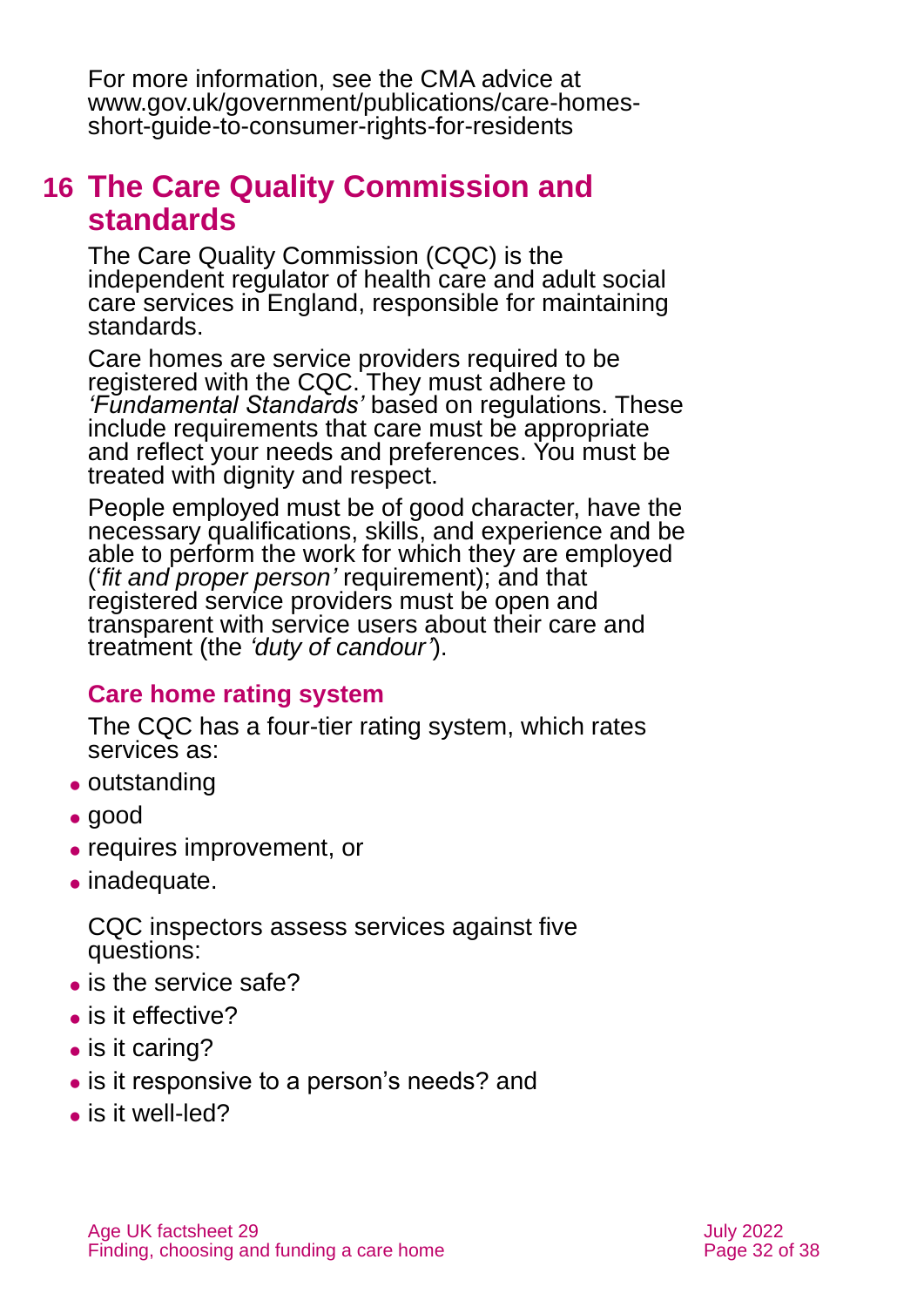You can see reports on registered care homes on the CQC's website. See the *Useful [organisations](#page-33-0)* section for further details.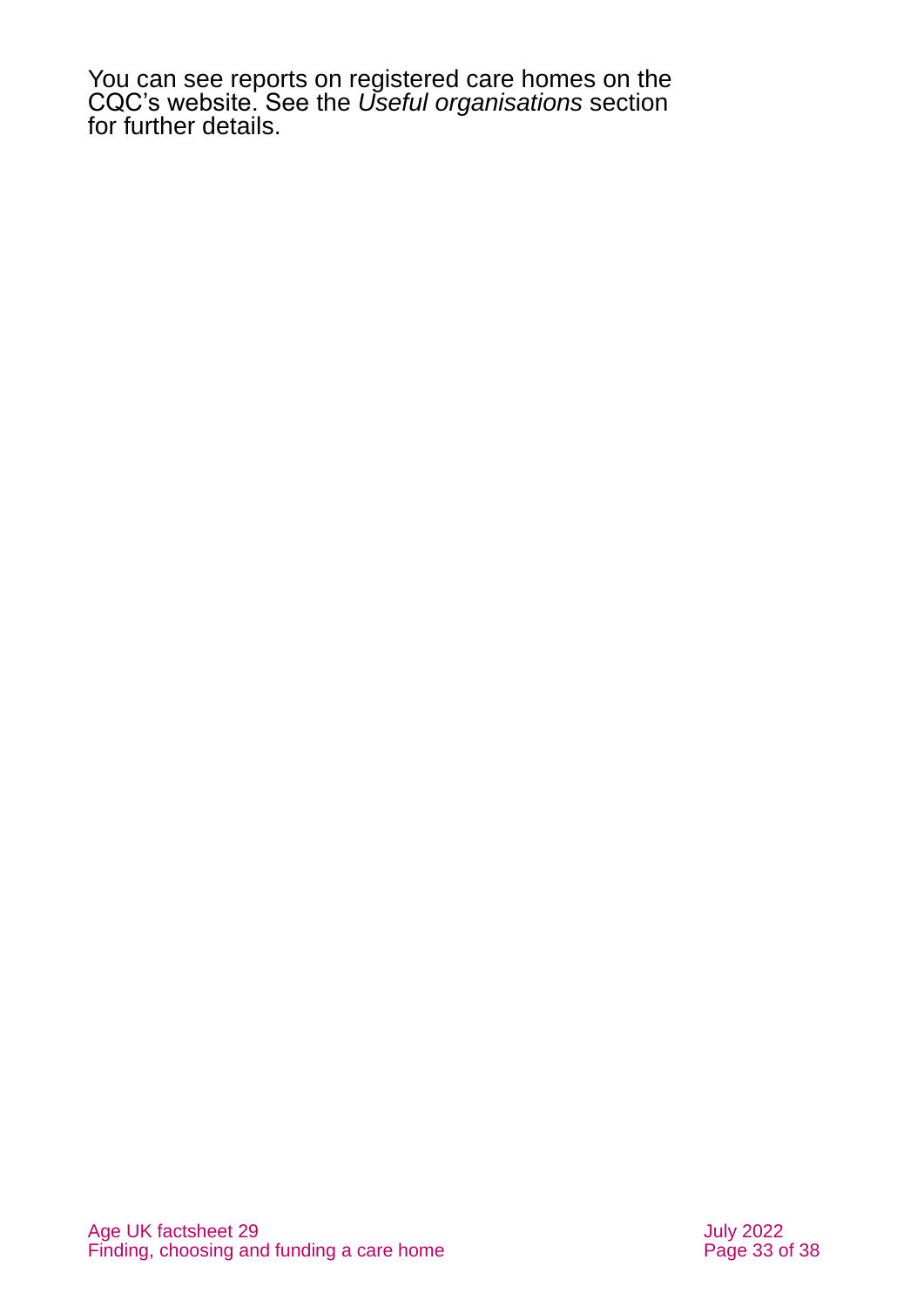# **Useful organisations**

#### <span id="page-33-0"></span>**Care Quality Commission**

[www.cqc.org.uk](http://www.cqc.org.uk/) Telephone 03000 616 161

Independent regulator of adult health and social care services in England, whether provided by the NHS, local authorities, private companies or voluntary organisations.

#### <span id="page-33-1"></span>**Citizens Advice consumer helpline**

[www.citizensadvice.org.uk/about-us/contact](http://www.citizensadvice.org.uk/about-us/contact-us/contact-us/consumer-service)[us/contact-us/consumer-service](http://www.citizensadvice.org.uk/about-us/contact-us/contact-us/consumer-service) Telephone helpline 0808 223 1133

Consumer advice over the phone and online.

#### **Competition and Markets Authority**

[www.gov.uk/government/organisations/competition](http://www.gov.uk/government/organisations/competition-and-markets-authority)[and-markets-authority](http://www.gov.uk/government/organisations/competition-and-markets-authority) Telephone 020 3738 6000

Produced advice for care homes on complying with consumer law.

### **Equality Advisory Support Service**

[www.equalityadvisoryservice.com](http://www.equalityadvisoryservice.com/)  Telephone helpline 0808 800 0082 Mon-Fri 9am-7pm, Sat 10am-2pm

Funded by the Equality and Human Rights Commission, the helpline provides information and advice about the *Equality Act 2010* and human rights.

### **Local Government and Social Care Ombudsman**

[www.lgo.org.uk](http://www.lgo.org.uk/) Telephone 0300 061 0614

Provides free, independent, service for complaints about councils and adult social care providers.

### **Parliamentary and Health Service Ombudsman**

[www.ombudsman.org.uk](http://www.ombudsman.org.uk/) Telephone 0345 015 4033

Investigates complaints about NHS care in England.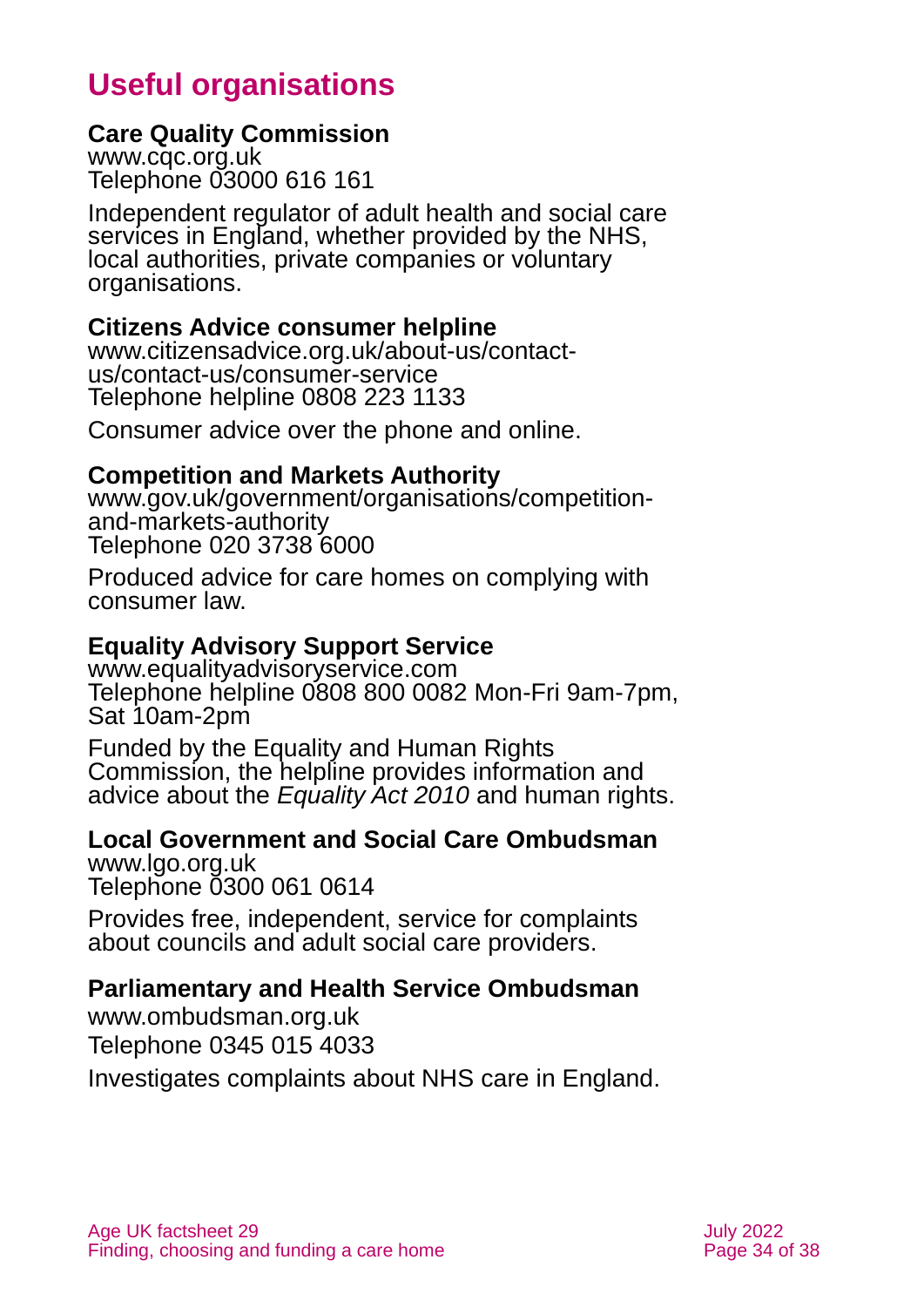### **Relatives & Residents Association (The)**

[www.relres.org](http://www.relres.org/) Telephone 020 7359 8136

Provides advice and support to older people in care homes, their relatives and friends.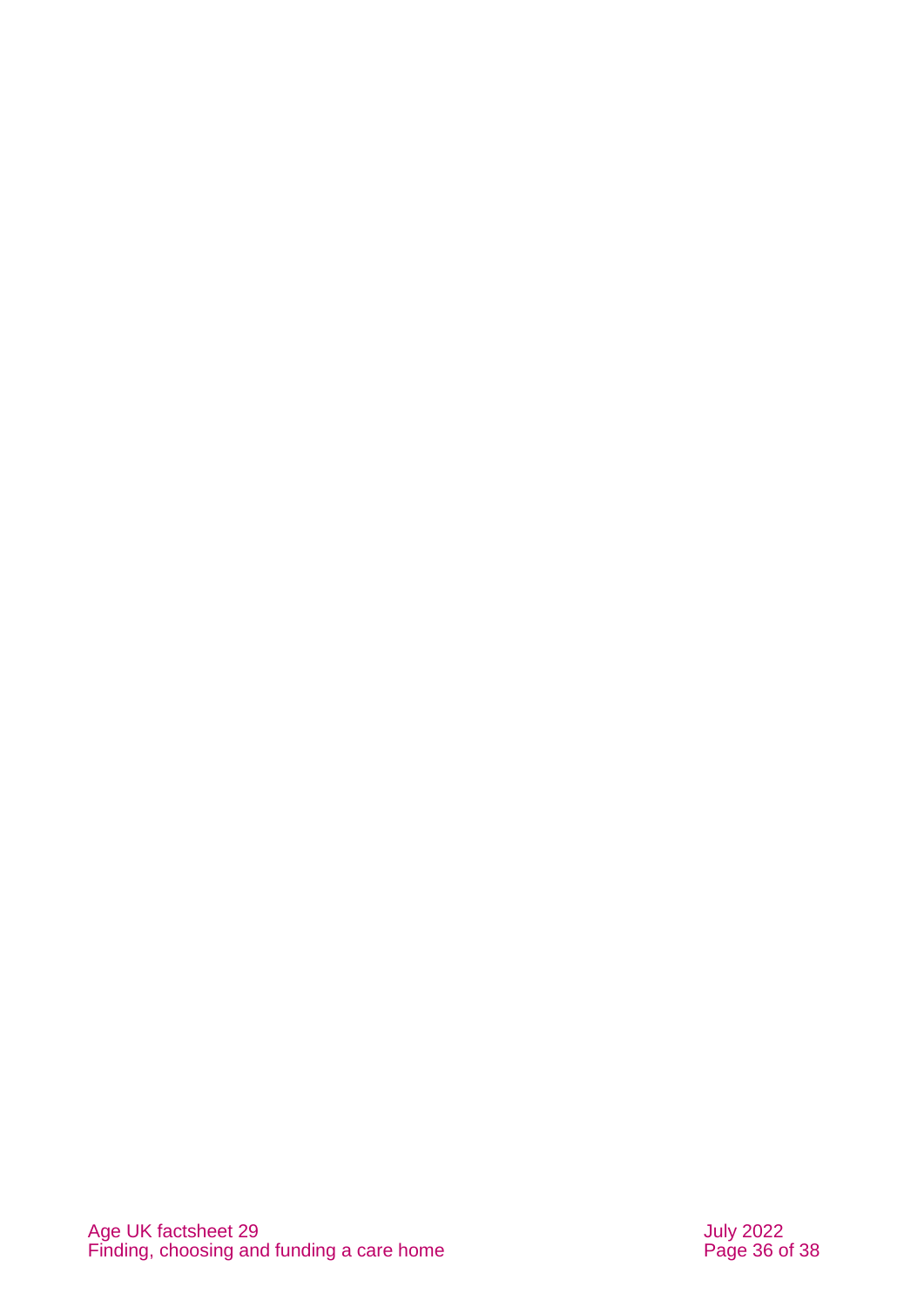# **Age UK**

Age UK provides advice and information for people in later life through our Age UK Advice line, publications and online. Call Age UK Advice to find out whether there is a local Age UK near you, and to order free copies of our information guides and factsheets.

### **Age UK Advice**

[www.ageuk.org.uk](http://www.ageuk.org.uk/) 0800 169 65 65 Lines are open seven days a week from 8.00am to 7.00pm

#### <span id="page-36-1"></span>**In Wales contact**

#### **Age Cymru Advice**

[www.agecymru.org.uk](http://www.agecymru.org.uk/) 0300 303 4498

#### **In Northern Ireland contact**

#### **Age NI** [www.ageni.org](http://www.ageni.org/)

0808 808 7575

### <span id="page-36-0"></span>**In Scotland contact**

# <span id="page-36-2"></span>**Age Scotland**

[www.agescotland.org.uk](http://www.agescotland.org.uk/) 0800 124 4222

### **Support our work**

We rely on donations from our supporters to provide our guides and factsheets for free. If you would like to help us continue to provide vital services, support, information and advice, please make a donation today by visiting [www.ageuk.org.uk/donate](http://www.ageuk.org.uk/donate) or by calling 0800 169 87 87.